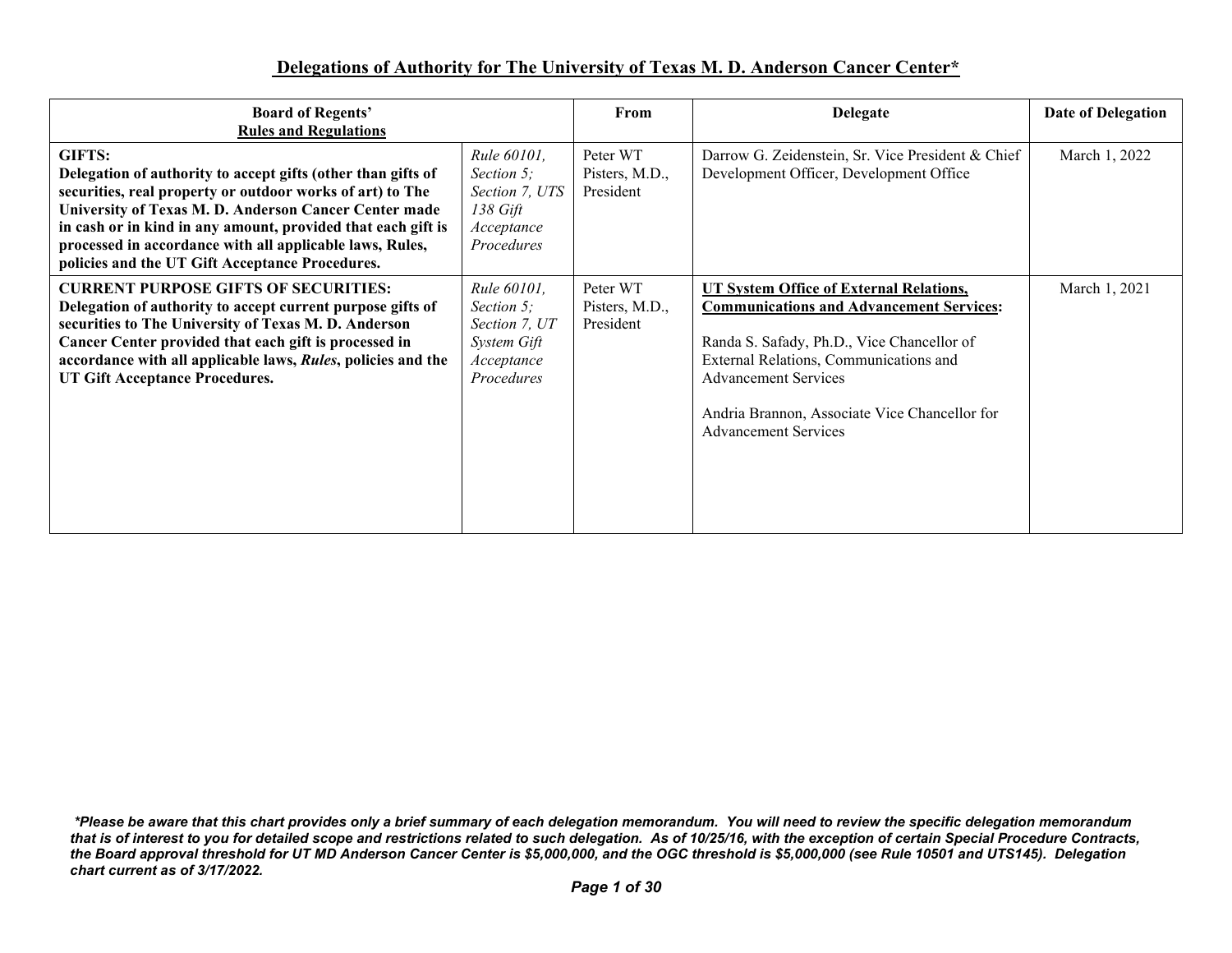| <b>Board of Regents'</b>                                                           |                            | From                       | <b>Delegate</b>                            | <b>Date of Delegation</b> |
|------------------------------------------------------------------------------------|----------------------------|----------------------------|--------------------------------------------|---------------------------|
| <b>Rules and Regulations</b>                                                       |                            |                            |                                            |                           |
| [MULTIPLE DELEGATIONS RELATED TO]<br><b>CONTRACTS, PURCHASE ORDERS AND CERTAIN</b> | Rule 10501;<br>Rule 70301; | Peter WT<br>Pisters, M.D., | Rosanna D. Morris, Chief Operating Officer | May 24, 2019              |
| FORMS [INCLUDING LICENSES, INTERAGENCY                                             | Rule 80403;                | President                  |                                            |                           |
| <b>AGREEMENTS, SPACE LEASES, CONSTRUCTION</b>                                      | Rule 80404;                |                            |                                            |                           |
| (MINOR AND MAJOR), GIFTS OTHER THAN REAL                                           | Rule 60101;                |                            |                                            |                           |
| PROPERTY, AND IRS FORMS RELATED TO GIFTS]:                                         | Section 3.6 of             |                            |                                            |                           |
|                                                                                    | <b>UT</b> System           |                            |                                            |                           |
| This is only a summary – see memo for specific verbiage                            | Gift                       |                            |                                            |                           |
| for each type of delegation.                                                       | Acceptance                 |                            |                                            |                           |
|                                                                                    | Procedures                 |                            |                                            |                           |
| Delegation of authority to:                                                        |                            |                            |                                            |                           |
| 1. Execute and deliver contracts of any kind or nature,                            |                            |                            |                                            |                           |
| including, without limitation, licenses issued to the Board                        |                            |                            |                                            |                           |
| or an institution.                                                                 |                            |                            |                                            |                           |
| 2. Execute and deliver contracts or agreements with The                            |                            |                            |                                            |                           |
| University of Texas System Administration or between or                            |                            |                            |                                            |                           |
| among institutions of The University of Texas System for                           |                            |                            |                                            |                           |
| resources or services.                                                             |                            |                            |                                            |                           |
| 3. Execute and deliver space lease agreements and related                          |                            |                            |                                            |                           |
| documents with a value of \$5,000,000 or less.                                     |                            |                            |                                            |                           |
| 4. Appoint architects; approve plans and Construction                              |                            |                            |                                            |                           |
| Documents, and execute and deliver related contracts,                              |                            |                            |                                            |                           |
| agreements, guaranteed maximum price or stipulated sum                             |                            |                            |                                            |                           |
| proposals for all Minor Projects with an anticipated value                         |                            |                            |                                            |                           |
| under \$10,000,000.                                                                |                            |                            |                                            |                           |
| 5. Appoint architects, engineers, and design-build                                 |                            |                            |                                            |                           |
| contactors and execute contracts for professional services;                        |                            |                            |                                            |                           |
| execute construction and related contracts for Major                               |                            |                            |                                            |                           |
| Projects.                                                                          |                            |                            |                                            |                           |
| 6. Accept proposed museum gifts of statuary depicting                              |                            |                            |                                            |                           |
| living persons intended for display indoors.                                       |                            |                            |                                            |                           |
| 7. (a) Accept conforming gifts, including pledges, other                           |                            |                            |                                            |                           |
| than gifts of real property, that are not processed or                             |                            |                            |                                            |                           |
| administered by the Office of External Relations, and (b)                          |                            |                            |                                            |                           |
| Take any and all desirable actions relating to the                                 |                            |                            |                                            |                           |
| administration and management of gifts accepted by the                             |                            |                            |                                            |                           |
| Chancellor or delegate.                                                            |                            |                            |                                            |                           |
| 8. Execute certain IRS forms, including IRS Forms 8283                             |                            |                            |                                            |                           |
| and 8282.                                                                          |                            |                            |                                            |                           |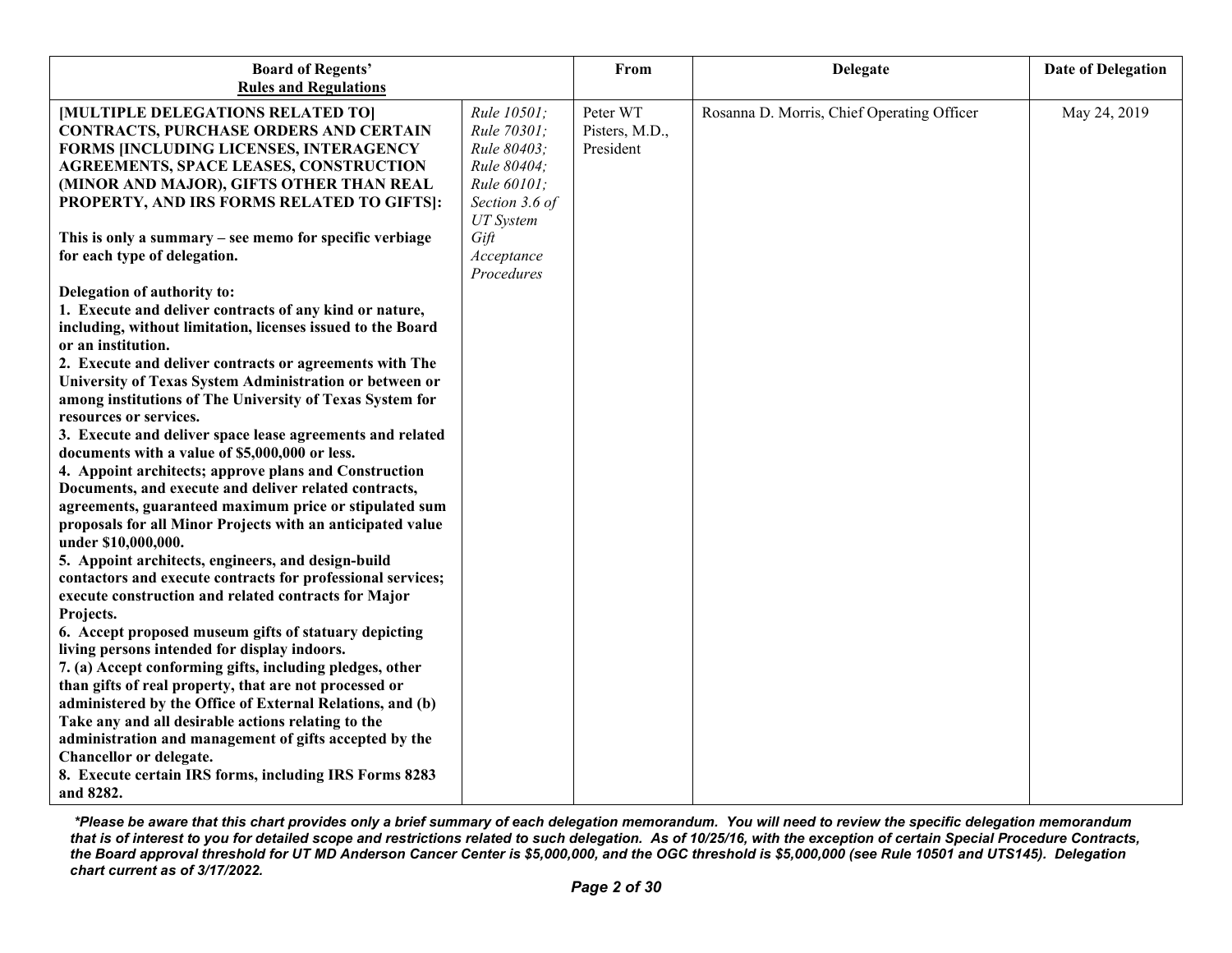| <b>Board of Regents'</b>                                                                                            |                  | From           | <b>Delegate</b>                              | <b>Date of Delegation</b> |
|---------------------------------------------------------------------------------------------------------------------|------------------|----------------|----------------------------------------------|---------------------------|
| <b>Rules and Regulations</b>                                                                                        |                  |                |                                              |                           |
| [MULTIPLE DELEGATIONS RELATED TO]                                                                                   | Rule 10501;      | Peter WT       | Omer F. Sultan, Sr. Vice President and Chief | October 4, 2021           |
| <b>CONTRACTS, PURCHASE ORDERS AND CERTAIN</b>                                                                       | Rule 70301;      | Pisters, M.D., | Financial Officer                            |                           |
| FORMS JINCLUDING LICENSES, INTERAGENCY                                                                              | Rule 80403;      | President      |                                              |                           |
| <b>AGREEMENTS, SPACE LEASES, CONSTRUCTION</b>                                                                       | Rule 80404;      |                |                                              |                           |
| (MINOR AND MAJOR), GIFTS OTHER THAN REAL                                                                            | Rule 60101;      |                |                                              |                           |
| PROPERTY, AND IRS FORMS RELATED TO GIFTS]:                                                                          | Section 3.6 of   |                |                                              |                           |
|                                                                                                                     | <b>UT</b> System |                |                                              |                           |
| This is only a summary – see memo for specific verbiage for                                                         | Gift             |                |                                              |                           |
| each type of delegation.                                                                                            | Acceptance       |                |                                              |                           |
|                                                                                                                     | Procedures       |                |                                              |                           |
| Delegation of authority to:                                                                                         |                  |                |                                              |                           |
| 1. Execute and deliver contracts of any kind or nature,                                                             |                  |                |                                              |                           |
| including, without limitation, licenses issued to the Board or                                                      |                  |                |                                              |                           |
| an institution.                                                                                                     |                  |                |                                              |                           |
| 2. Execute and deliver contracts or agreements with The                                                             |                  |                |                                              |                           |
| University of Texas System Administration or between or<br>among institutions of The University of Texas System for |                  |                |                                              |                           |
| resources or services.                                                                                              |                  |                |                                              |                           |
| 3. Execute and deliver space lease agreements and related                                                           |                  |                |                                              |                           |
| documents with a value of \$5,000,000 or less.                                                                      |                  |                |                                              |                           |
| 4. Appoint architects; approve plans and Construction                                                               |                  |                |                                              |                           |
| Documents, and execute and deliver related contracts,                                                               |                  |                |                                              |                           |
| agreements, guaranteed maximum price or stipulated sum                                                              |                  |                |                                              |                           |
| proposals for all Minor Projects with an anticipated value                                                          |                  |                |                                              |                           |
| under \$10,000,000.                                                                                                 |                  |                |                                              |                           |
| 5. Appoint architects, engineers, and design-build contactors                                                       |                  |                |                                              |                           |
| and execute contracts for professional services; execute                                                            |                  |                |                                              |                           |
| construction and related contracts for Major Projects.                                                              |                  |                |                                              |                           |
| 6. Accept proposed museum gifts of statuary depicting living                                                        |                  |                |                                              |                           |
| persons intended for display indoors.                                                                               |                  |                |                                              |                           |
| 7. (a) Accept conforming gifts, including pledges, other than                                                       |                  |                |                                              |                           |
| gifts of real property, that are not processed or administered                                                      |                  |                |                                              |                           |
| by the Office of External Relations, and (b) Take any and all                                                       |                  |                |                                              |                           |
| desirable actions relating to the administration and                                                                |                  |                |                                              |                           |
| management of gifts accepted by the Chancellor or me                                                                |                  |                |                                              |                           |
| [MDACC President].                                                                                                  |                  |                |                                              |                           |
| 8. Execute certain IRS forms, including IRS Forms 8283 and                                                          |                  |                |                                              |                           |
| 8282.                                                                                                               |                  |                |                                              |                           |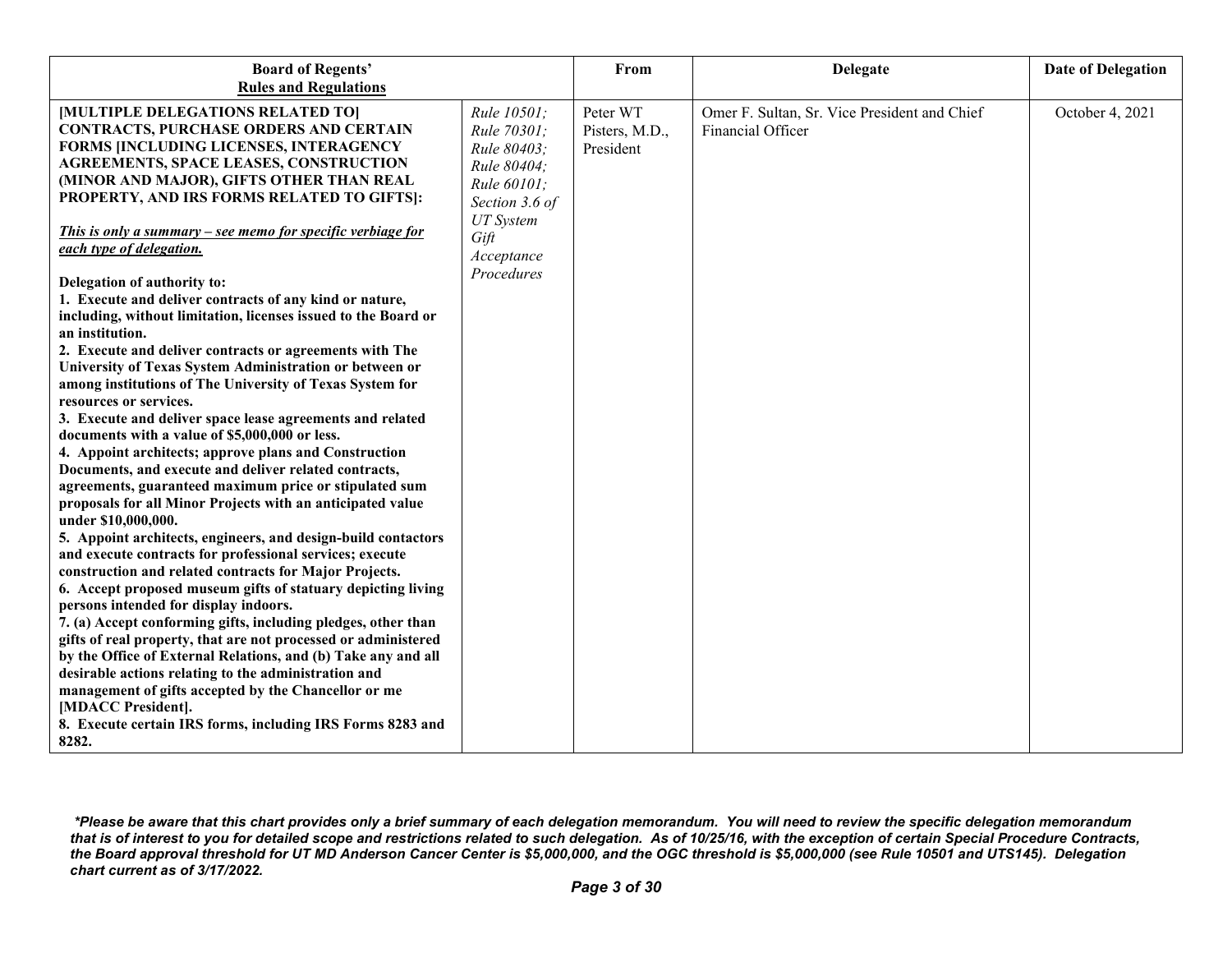| <b>Board of Regents'</b>                                                                                                     |                                           | From                       | <b>Delegate</b>                                  | <b>Date of Delegation</b> |
|------------------------------------------------------------------------------------------------------------------------------|-------------------------------------------|----------------------------|--------------------------------------------------|---------------------------|
| <b>Rules and Regulations</b>                                                                                                 |                                           |                            |                                                  |                           |
| [MULTIPLE DELEGATIONS RELATED TO]<br><b>CONTRACTS, PURCHASE ORDERS AND CERTAIN</b><br>FORMS JINCLUDING LICENSES, INTERAGENCY | Rule 10501;<br>Rule 70301;                | Peter WT<br>Pisters, M.D., | Chris McKee, Vice President, Business Operations | March 13, 2017<br>(cont.  |
| <b>AGREEMENTS, SPACE LEASES, CONSTRUCTION</b><br>(MINOR AND MAJOR), GIFTS OTHER THAN REAL                                    | Rule 80403;<br>Rule 80404;<br>Rule 60101; | President                  |                                                  | December 1, 2017)         |
| PROPERTY, AND IRS FORMS RELATED TO GIFTS]:<br>This is only a summary – see memo for specific verbiage for                    | Section 3.6 of<br><b>UT</b> System        |                            |                                                  |                           |
| each type of delegation.                                                                                                     | Gift<br>Acceptance<br>Procedures          |                            |                                                  |                           |
| Delegation of authority to:                                                                                                  |                                           |                            |                                                  |                           |
| 1. Execute and deliver contracts of any kind or nature,<br>including, without limitation, licenses issued to the Board or    |                                           |                            |                                                  |                           |
| an institution.                                                                                                              |                                           |                            |                                                  |                           |
| 2. Execute and deliver contracts or agreements with The                                                                      |                                           |                            |                                                  |                           |
| University of Texas System Administration or between or                                                                      |                                           |                            |                                                  |                           |
| among institutions of The University of Texas System for                                                                     |                                           |                            |                                                  |                           |
| resources or services.                                                                                                       |                                           |                            |                                                  |                           |
| 3. Execute and deliver space lease agreements and related                                                                    |                                           |                            |                                                  |                           |
| documents with a value of \$5,000,000 or less.                                                                               |                                           |                            |                                                  |                           |
| 4. Appoint architects; approve plans and Construction                                                                        |                                           |                            |                                                  |                           |
| Documents, and execute and deliver related contracts,                                                                        |                                           |                            |                                                  |                           |
| agreements, guaranteed maximum price or stipulated sum                                                                       |                                           |                            |                                                  |                           |
| proposals for all Minor Projects with an anticipated value                                                                   |                                           |                            |                                                  |                           |
| under \$10,000,000.<br>5. Appoint architects, engineers, and design-build contactors                                         |                                           |                            |                                                  |                           |
| and execute contracts for professional services; execute                                                                     |                                           |                            |                                                  |                           |
| construction and related contracts for Major Projects.                                                                       |                                           |                            |                                                  |                           |
| 6. Accept proposed museum gifts of statuary depicting living                                                                 |                                           |                            |                                                  |                           |
| persons intended for display indoors.                                                                                        |                                           |                            |                                                  |                           |
| 7. (a) Accept conforming gifts, including pledges, other than                                                                |                                           |                            |                                                  |                           |
| gifts of real property, that are not processed or administered                                                               |                                           |                            |                                                  |                           |
| by the Office of External Relations, and (b) Take any and all                                                                |                                           |                            |                                                  |                           |
| desirable actions relating to the administration and                                                                         |                                           |                            |                                                  |                           |
| management of gifts accepted by the Chancellor or delegate.                                                                  |                                           |                            |                                                  |                           |
| 8. Execute certain IRS forms, including IRS Forms 8283 and                                                                   |                                           |                            |                                                  |                           |
| 8282.                                                                                                                        |                                           |                            |                                                  |                           |

*<sup>\*</sup>Please be aware that this chart provides only a brief summary of each delegation memorandum. You will need to review the specific delegation memorandum that is of interest to you for detailed scope and restrictions related to such delegation. As of 10/25/16, with the exception of certain Special Procedure Contracts, the Board approval threshold for UT MD Anderson Cancer Center is \$5,000,000, and the OGC threshold is \$5,000,000 (see Rule 10501 and UTS145). Delegation chart current as of 3/17/2022.*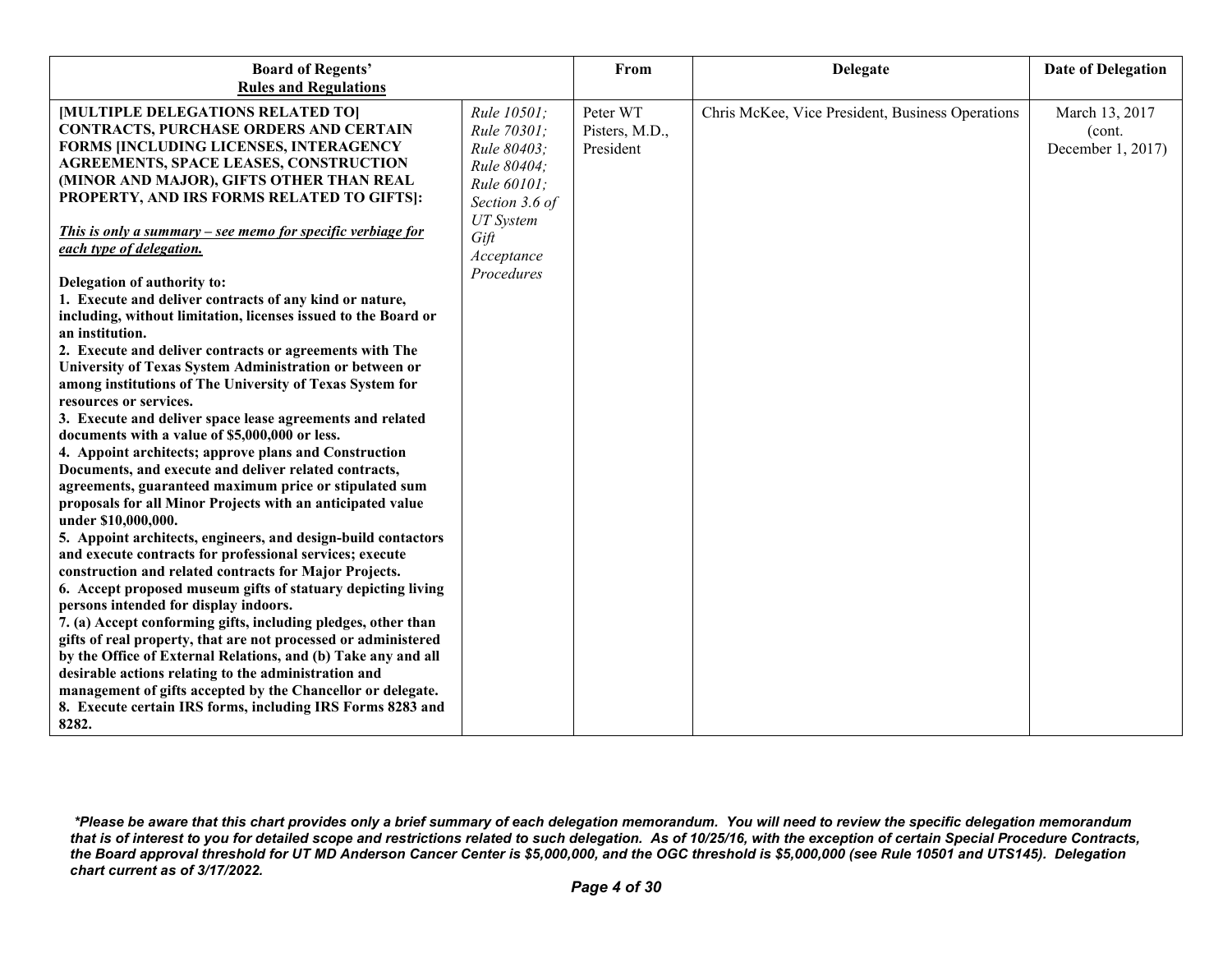| <b>Board of Regents'</b><br><b>Rules and Regulations</b>                                                                                                                                                                                                                                                                                                                                                                                                                                                                                                                                                                                                                                                                                                                                                                                                                             |                                          | From                                    | <b>Delegate</b>                                                                                                                                                                                                                                     | <b>Date of Delegation</b> |
|--------------------------------------------------------------------------------------------------------------------------------------------------------------------------------------------------------------------------------------------------------------------------------------------------------------------------------------------------------------------------------------------------------------------------------------------------------------------------------------------------------------------------------------------------------------------------------------------------------------------------------------------------------------------------------------------------------------------------------------------------------------------------------------------------------------------------------------------------------------------------------------|------------------------------------------|-----------------------------------------|-----------------------------------------------------------------------------------------------------------------------------------------------------------------------------------------------------------------------------------------------------|---------------------------|
| <b>CONSTRUCTION - MINOR CONSTRUCTION AND</b><br>REPAIR AND REHABILITATION PROJECTS WITH AN<br><b>ANTICIPATED VALUE UNDER \$10,000,000;</b><br><b>INSTITUTIONAL MANAGEMENT OF MAJOR</b><br><b>CONSTRUCTION AND REPAIR AND REHABILITATION</b><br><b>PROJECTS:</b><br>This is only a summary – see delegation memo for specific<br>verbiage for each type of delegation.<br>Delegation of authority to:<br>(1) Appoint architects; approve plans and Construction<br>Documents; and execute and deliver related contracts,<br>agreements, guaranteed maximum price or stipulated sum<br>proposals, and other documents for all Minor Projects with an<br>anticipated value under \$10,000,000.<br>(2) Appoint architects, engineers, and design-build contractors<br>and execute contracts for professional services; execute<br>construction and related contracts for Major Projects. | Rule 80403;<br>Rule 80404;<br>Rule 10501 | Peter WT<br>Pisters, M.D.,<br>President | Shibu Varghese, Sr. Vice President, People and<br><b>Business Operations</b><br>Alternate Delegates - numerous<br>See delegation memo for specific alternate<br>delegates, and their specific construction-related<br>delegations and value limits. | October 8, 2018           |
| <b>CONSTRUCTION - MINOR CONSTRUCTION AND</b><br>REPAIR AND REHABILITATION PROJECTS WITH AN<br><b>ANTICIPATED VALUE UNDER \$10,000,000;</b><br><b>INSTITUTIONAL MANAGEMENT OF MAJOR</b><br><b>CONSTRUCTION AND REPAIR AND REHABILITATION</b><br><b>PROJECTS:</b><br>This is only a summary – see delegation memo for specific<br>verbiage for each type of delegation.<br>Delegation of authority to:<br>(1) Appoint architects; approve plans and Construction<br>Documents; and execute and deliver related contracts,<br>agreements, guaranteed maximum price or stipulated sum<br>proposals, and other documents for all Minor Projects with an<br>anticipated value under \$10,000,000.<br>(2) Appoint architects, engineers, and design-build contractors<br>and execute contracts for professional services; execute<br>construction and related contracts for Major Projects. | Rule 80403;<br>Rule 80404;<br>Rule 10501 | Peter WT<br>Pisters, M.D.,<br>President | Spencer Moore, Vice President and Chief<br>Facilities Officer<br>Alternate Delegates - numerous<br>See delegation memo for specific alternate<br>delegates, and their specific construction-related<br>delegations and value limits.                | October 8, 2018           |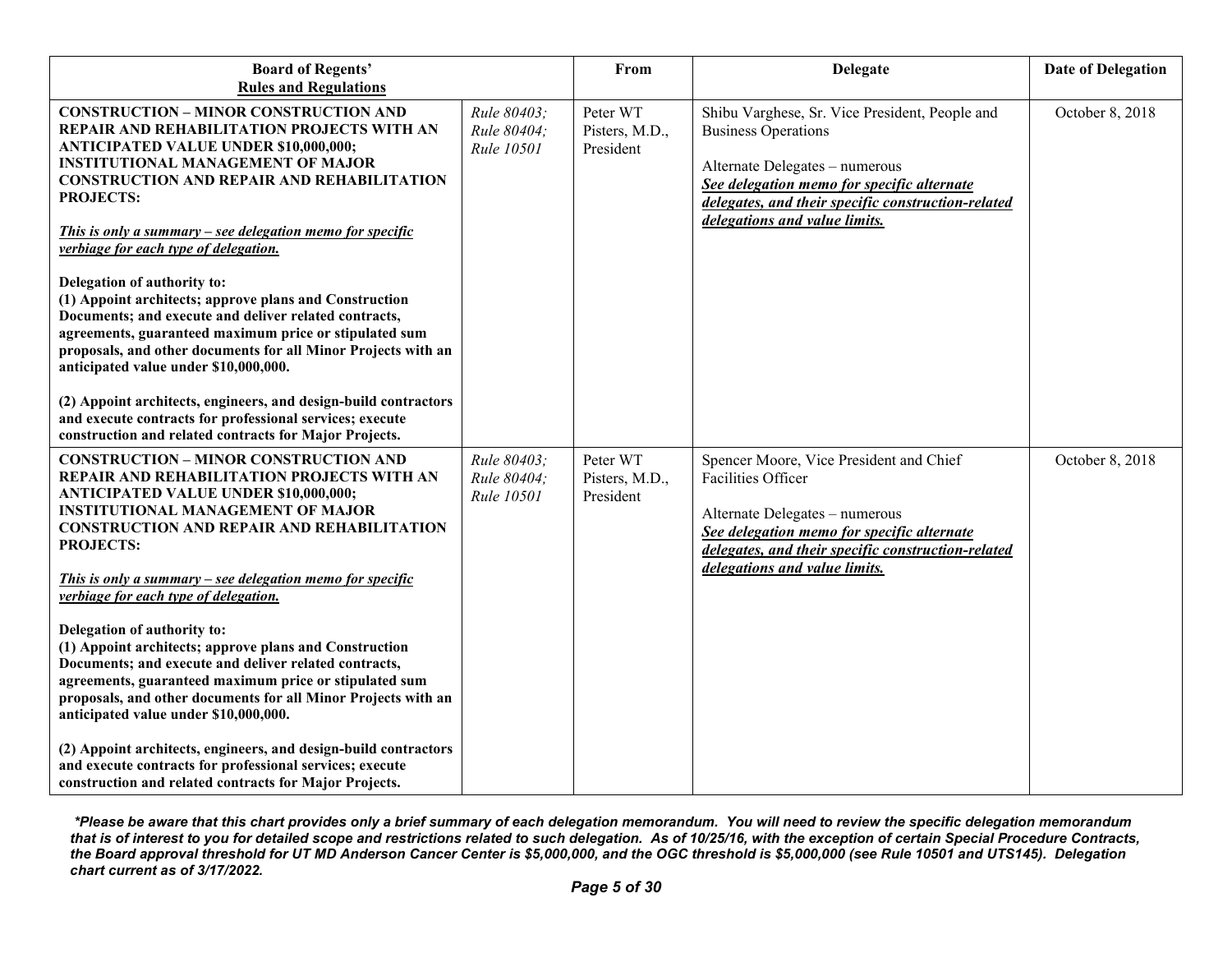| <b>Board of Regents'</b><br><b>Rules and Regulations</b>         |             | From           | <b>Delegate</b>                                                                                                                                                                                                                       | <b>Date of Delegation</b> |
|------------------------------------------------------------------|-------------|----------------|---------------------------------------------------------------------------------------------------------------------------------------------------------------------------------------------------------------------------------------|---------------------------|
| <b>CONSTRUCTION (INCLUDING PROCUREMENT</b>                       | Rule 80301, | Peter WT       | \$5,000,000 or less                                                                                                                                                                                                                   | November 1, 2018          |
| <b>CONTRACTS AND PURCHASE ORDERS):</b>                           | Section 5;  | Pisters, M.D., | Michael J. Keneker, Vice President, Finance & Chief                                                                                                                                                                                   |                           |
| Delegation of authority to execute and deliver contracts,        | Rule 80403; | President      | Accounting Officer                                                                                                                                                                                                                    |                           |
| agreements, and purchase orders with architects,                 | Rule 10501  |                |                                                                                                                                                                                                                                       |                           |
| engineers, and other professional service providers, and to      |             |                | <b>Additional Delegates for Procurement Contracts:</b>                                                                                                                                                                                |                           |
| execute change orders and agreements for additional              |             |                |                                                                                                                                                                                                                                       |                           |
| services, guaranteed maximum price or stipulated sum             |             |                | Up to \$2,500,000<br>Directors, Sourcing & Contract Management                                                                                                                                                                        |                           |
| proposals, and other documents on behalf of the Board of         |             |                |                                                                                                                                                                                                                                       |                           |
| <b>Regents for (a) all Capital Improvement Projects</b>          |             |                | Up to \$1,000,000                                                                                                                                                                                                                     |                           |
| designated for institutional management, (b) all new             |             |                | Associate Directors, Sourcing & Contract                                                                                                                                                                                              |                           |
| construction projects of \$5 million or less, and (c) all repair |             |                | Management                                                                                                                                                                                                                            |                           |
| and rehabilitation projects of \$5 million or less.              |             |                |                                                                                                                                                                                                                                       |                           |
| Additional delegates for procurement contracts and               |             |                | Up to \$500,000                                                                                                                                                                                                                       |                           |
| purchase orders in amounts noted.                                |             |                | Contract Managers, Sourcing & Contract                                                                                                                                                                                                |                           |
|                                                                  |             |                | Management                                                                                                                                                                                                                            |                           |
|                                                                  |             |                | <b>Additional Delegates for Purchase Orders:</b>                                                                                                                                                                                      |                           |
|                                                                  |             |                | Up to \$2,000,000<br>Associate Directors, Purchasing Services                                                                                                                                                                         |                           |
|                                                                  |             |                | Up to \$1,000,000<br>Managers, Purchasing Services                                                                                                                                                                                    |                           |
|                                                                  |             |                | Up to \$500,000<br>Supervisors, Purchasing Services                                                                                                                                                                                   |                           |
|                                                                  |             |                | Up to \$250,000<br>Senior Buyers, Purchasing Services                                                                                                                                                                                 |                           |
|                                                                  |             |                | Up to \$14,999<br>Buyers, Purchasing Services<br>Senior Procurement Specialists (various MDACC<br>departments)<br>Procurement Specialists (various MDACC<br>departments)<br>Contract Administrators (Smithville/Bastrop<br>personnel) |                           |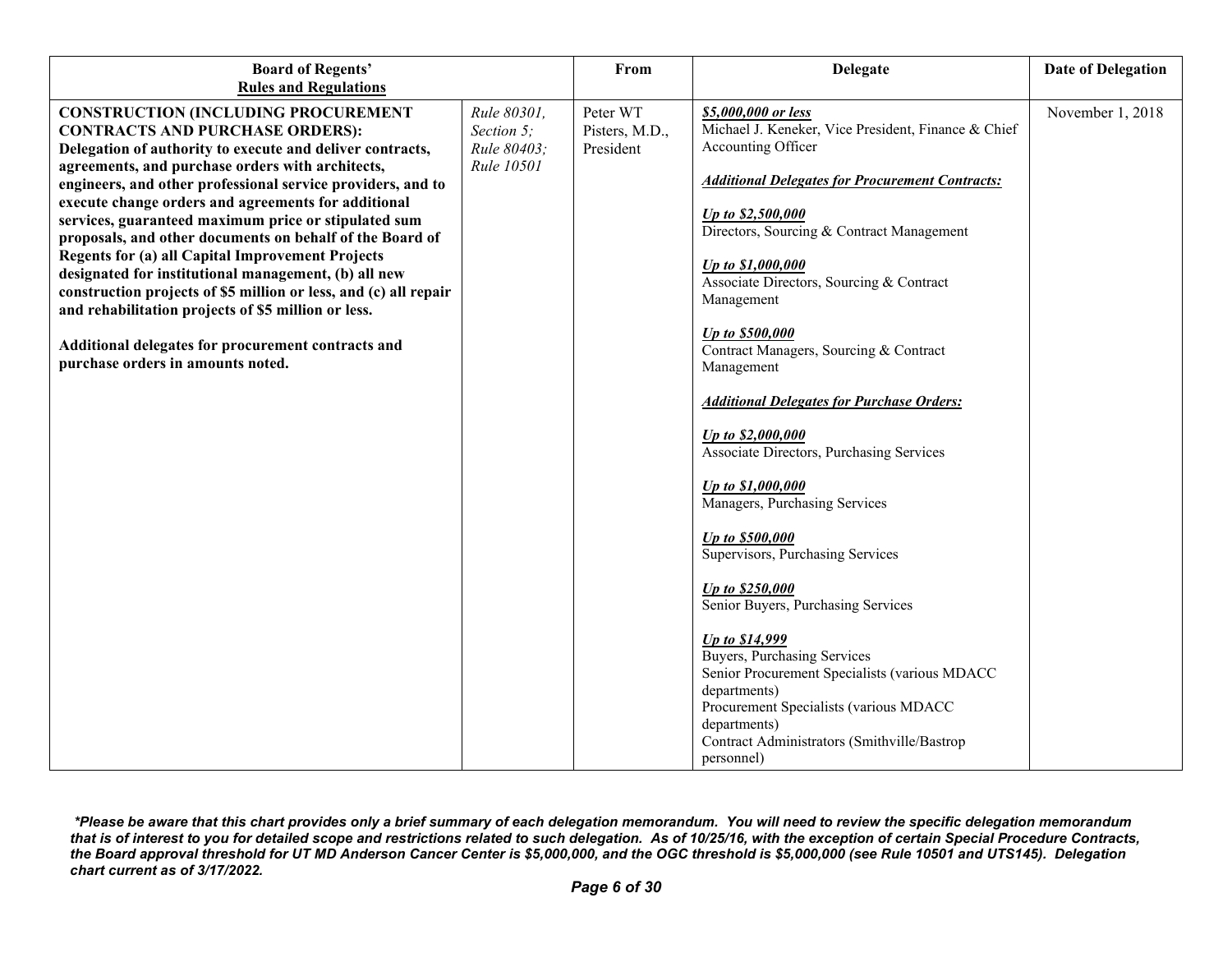| <b>Board of Regents'</b>                                                                                                                                                                                                                                                                                                                                                                                                                                                                                                                                                                                                                                                                                                                                                                                                 |                                                        | From                                    | <b>Delegate</b>                                                                                                                                                                                                                                                                                                                                                                                                                                                                                                                  | <b>Date of Delegation</b> |
|--------------------------------------------------------------------------------------------------------------------------------------------------------------------------------------------------------------------------------------------------------------------------------------------------------------------------------------------------------------------------------------------------------------------------------------------------------------------------------------------------------------------------------------------------------------------------------------------------------------------------------------------------------------------------------------------------------------------------------------------------------------------------------------------------------------------------|--------------------------------------------------------|-----------------------------------------|----------------------------------------------------------------------------------------------------------------------------------------------------------------------------------------------------------------------------------------------------------------------------------------------------------------------------------------------------------------------------------------------------------------------------------------------------------------------------------------------------------------------------------|---------------------------|
| <b>Rules and Regulations</b><br><b>CONSTRUCTION (INCLUDING PROCUREMENT</b><br><b>CONTRACTS AND PURCHASE ORDERS):</b><br>Delegation of authority to execute and deliver contracts,<br>agreements, and purchase orders with architects,<br>engineers, and other professional service providers, and to<br>execute change orders and agreements for additional<br>services, guaranteed maximum price or stipulated sum<br>proposals, and other documents on behalf of the Board of<br><b>Regents for (a) all Capital Improvement Projects</b><br>designated for institutional management, (b) all new<br>construction projects of \$5 million or less, and (c) all repair<br>and rehabilitation projects of \$5 million or less.<br>Additional delegates for procurement contracts and<br>purchase orders in amounts noted. | Rule 80301,<br>Section 5;<br>Rule 80403;<br>Rule 10501 | Peter WT<br>Pisters, M.D.,<br>President | \$5,000,000 or less<br>Calvin T. Wright, Associate Vice President, Supply<br>Chain Management<br><b>Additional Delegates for Procurement Contracts:</b><br>Up to \$2,500,000<br>Directors, Sourcing & Contract Management<br>Up to \$1,000,000<br>Associate Directors, Sourcing & Contract<br>Management<br>Up to \$500,000<br>Contract Managers, Sourcing & Contract<br>Management                                                                                                                                              | November 1, 2018          |
|                                                                                                                                                                                                                                                                                                                                                                                                                                                                                                                                                                                                                                                                                                                                                                                                                          |                                                        |                                         | <b>Additional Delegates for Purchase Orders:</b><br>Up to \$2,000,000<br>Associate Directors, Purchasing Services<br>Up to \$1,000,000<br>Managers, Purchasing Services<br>Up to \$500,000<br>Supervisors, Purchasing Services<br>Up to \$250,000<br>Senior Buyers, Purchasing Services<br>Up to \$14,999<br>Buyers, Purchasing Services<br>Senior Procurement Specialists (various MDACC<br>departments)<br>Procurement Specialists (various MDACC<br>departments)<br>Contract Administrators (Smithville/Bastrop<br>personnel) |                           |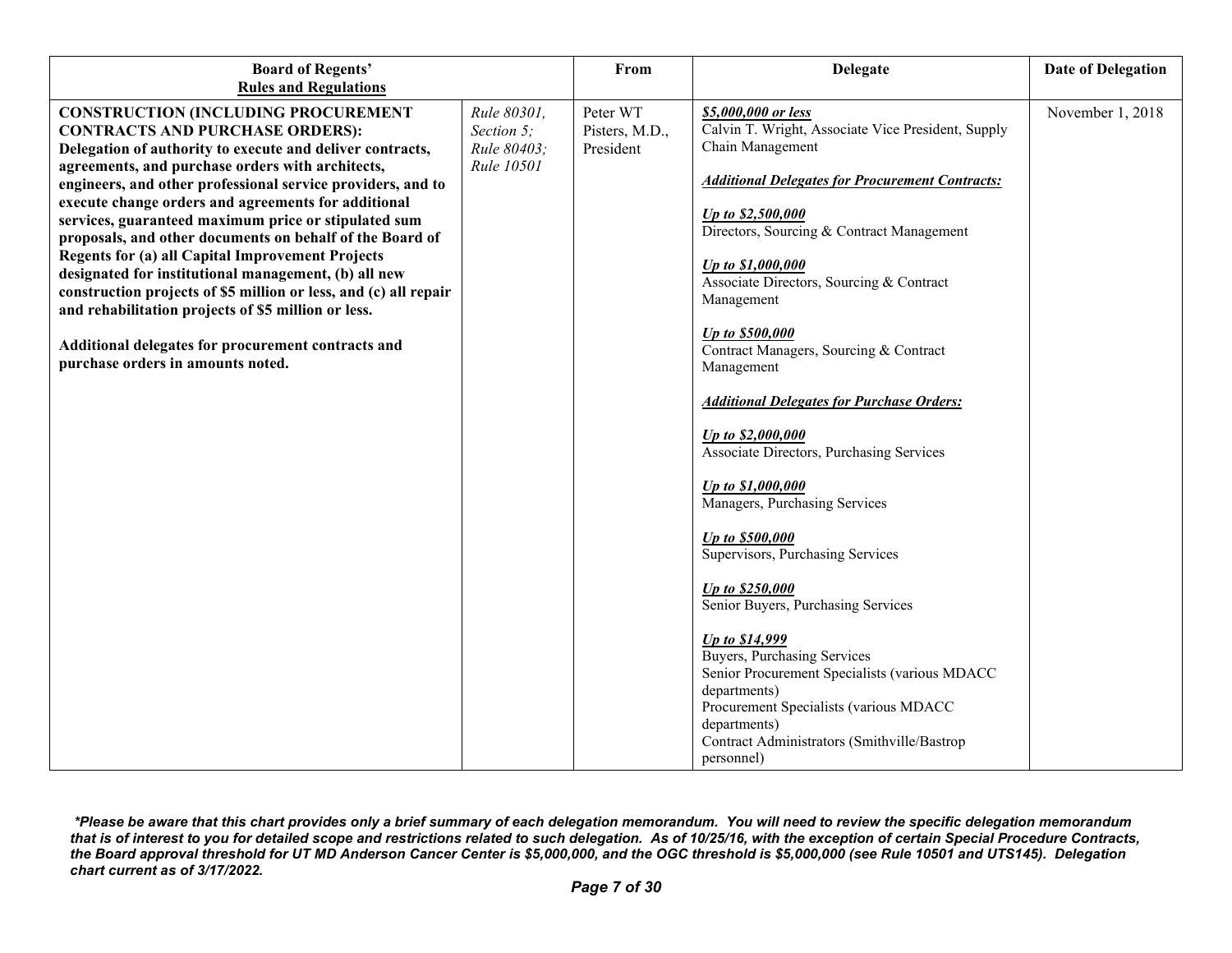| <b>Board of Regents'</b><br><b>Rules and Regulations</b>                                                                                                                                                                                                                                                                                 |            | From                                    | <b>Delegate</b>                                                                                                                                                                                                                                                                                                                                                                                                                                                                                                                                                                                                                                                                                                                                                                                                                                                                                                                           | <b>Date of Delegation</b> |
|------------------------------------------------------------------------------------------------------------------------------------------------------------------------------------------------------------------------------------------------------------------------------------------------------------------------------------------|------------|-----------------------------------------|-------------------------------------------------------------------------------------------------------------------------------------------------------------------------------------------------------------------------------------------------------------------------------------------------------------------------------------------------------------------------------------------------------------------------------------------------------------------------------------------------------------------------------------------------------------------------------------------------------------------------------------------------------------------------------------------------------------------------------------------------------------------------------------------------------------------------------------------------------------------------------------------------------------------------------------------|---------------------------|
| <b>CONTRACTS AND PURCHASE ORDERS:</b><br>Delegation of authority to initiate and issue Purchasing<br>Procedures, and to execute and deliver contracts and<br>purchase orders for the purchase of equipment, supplies,<br>goods, and services.<br>Additional delegates for procurement contracts and<br>purchase orders in amounts noted. | Rule 10501 | Peter WT<br>Pisters, M.D.,<br>President | <b>Contracts and Purchase Orders up to \$5,000,000</b><br>Michael J. Keneker, Vice President, Finance & Chief<br>Accounting Officer<br>Procurement Contracts up to \$2,500,000<br>Directors, Sourcing & Contract Management<br>Procurement Contracts up to \$1,000,000<br>Associate Directors, Sourcing & Contract<br>Management<br><b>Procurement Contracts up to \$500,000</b><br>Contract Managers, Sourcing & Contract<br>Management<br>Purchase Orders up to \$2,000,000<br>Associate Directors, Purchasing Services<br>Purchase Orders up to \$1,000,000<br>Managers, Purchasing Services<br>Purchase Orders up to \$500,000<br>Supervisors, Purchasing Services<br>Purchase Orders up to \$250,000<br>Senior Buyers, Purchasing Services<br><b>Purchase Orders up to \$14,999</b><br><b>Buyers, Purchasing Services</b><br>Senior Procurement Specialists (Various MDACC<br>departments)<br>Procurement Specialists (Various MDACC | November 1, 2018          |
|                                                                                                                                                                                                                                                                                                                                          |            |                                         | departments)<br>Contract Administrators (Smithville/Bastrop<br>personnel)                                                                                                                                                                                                                                                                                                                                                                                                                                                                                                                                                                                                                                                                                                                                                                                                                                                                 |                           |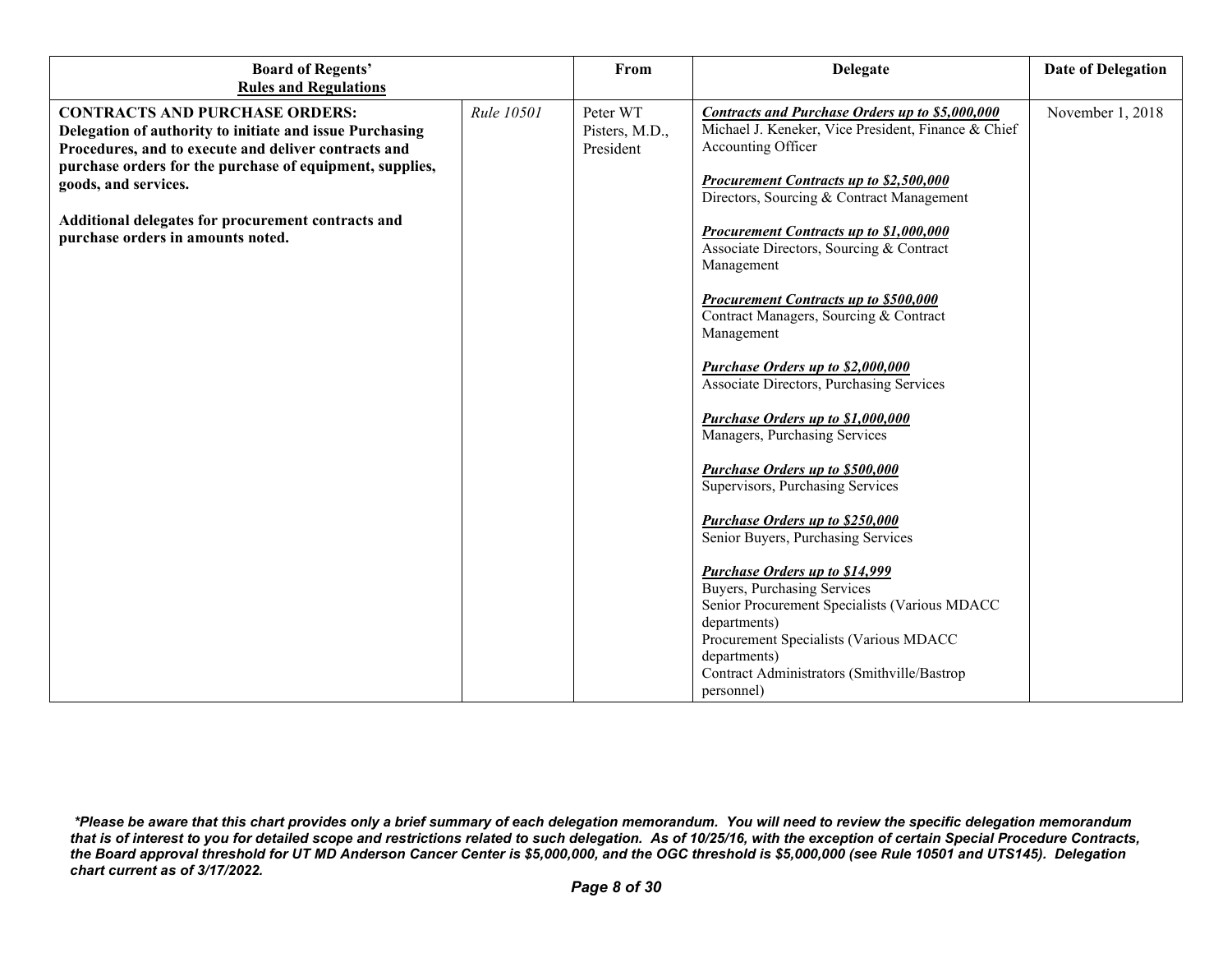| <b>Board of Regents'</b><br><b>Rules and Regulations</b>                                                                                                                                                                                                                                                                                 |                | From                                    | <b>Delegate</b>                                                                                                                                                                                                                                                                                                                                                                                                                                                                                                                                                                                                                                                                                                                                                                                                                                                                                                                                                                                              | <b>Date of Delegation</b> |
|------------------------------------------------------------------------------------------------------------------------------------------------------------------------------------------------------------------------------------------------------------------------------------------------------------------------------------------|----------------|-----------------------------------------|--------------------------------------------------------------------------------------------------------------------------------------------------------------------------------------------------------------------------------------------------------------------------------------------------------------------------------------------------------------------------------------------------------------------------------------------------------------------------------------------------------------------------------------------------------------------------------------------------------------------------------------------------------------------------------------------------------------------------------------------------------------------------------------------------------------------------------------------------------------------------------------------------------------------------------------------------------------------------------------------------------------|---------------------------|
| <b>CONTRACTS AND PURCHASE ORDERS:</b><br>Delegation of authority to initiate and issue Purchasing<br>Procedures, and to execute and deliver contracts and<br>purchase orders for the purchase of equipment, supplies,<br>goods, and services.<br>Additional delegates for procurement contracts and<br>purchase orders in amounts noted. | Rule 10501     | Peter WT<br>Pisters, M.D.,<br>President | <b>Contracts and Purchase Orders up to \$5,000,000</b><br>Calvin T. Wright, Associate Vice President, Supply<br>Chain Management<br>Procurement Contracts up to \$2,500,000<br>Directors, Sourcing & Contract Management<br>Procurement Contracts up to \$1,000,000<br>Associate Directors, Sourcing & Contract<br>Management<br>Procurement Contracts up to \$500,000<br>Contract Managers, Sourcing & Contract<br>Management<br>Purchase Orders up to \$2,000,000<br>Associate Directors, Purchasing Services<br>Purchase Orders up to \$1,000,000<br>Managers, Purchasing Services<br>Purchase Orders up to \$500,000<br>Supervisors, Purchasing Services<br><b>Purchase Orders up to \$250,000</b><br>Senior Buyers, Purchasing Services<br><b>Purchase Orders up to \$14,999</b><br>Buyers, Purchasing Services<br>Senior Procurement Specialists (Various MDACC<br>departments)<br>Procurement Specialists (Various MDACC<br>departments)<br>Contract Administrators (Smithville/Bastrop<br>personnel) | November 1, 2018          |
| APPROVAL OF PURCHASES FROM M.D. ANDERSON<br><b>EMPLOYEES:</b><br>Delegation of authority to approve the purchase of<br>materials, services, equipment, or property from any M.D.<br>Anderson employee.                                                                                                                                   | <b>UTS 159</b> | Peter WT<br>Pisters, M.D.,<br>President | Michael J. Keneker, Vice President, Finance &<br>Chief Accounting Officer                                                                                                                                                                                                                                                                                                                                                                                                                                                                                                                                                                                                                                                                                                                                                                                                                                                                                                                                    | November 1, 2018          |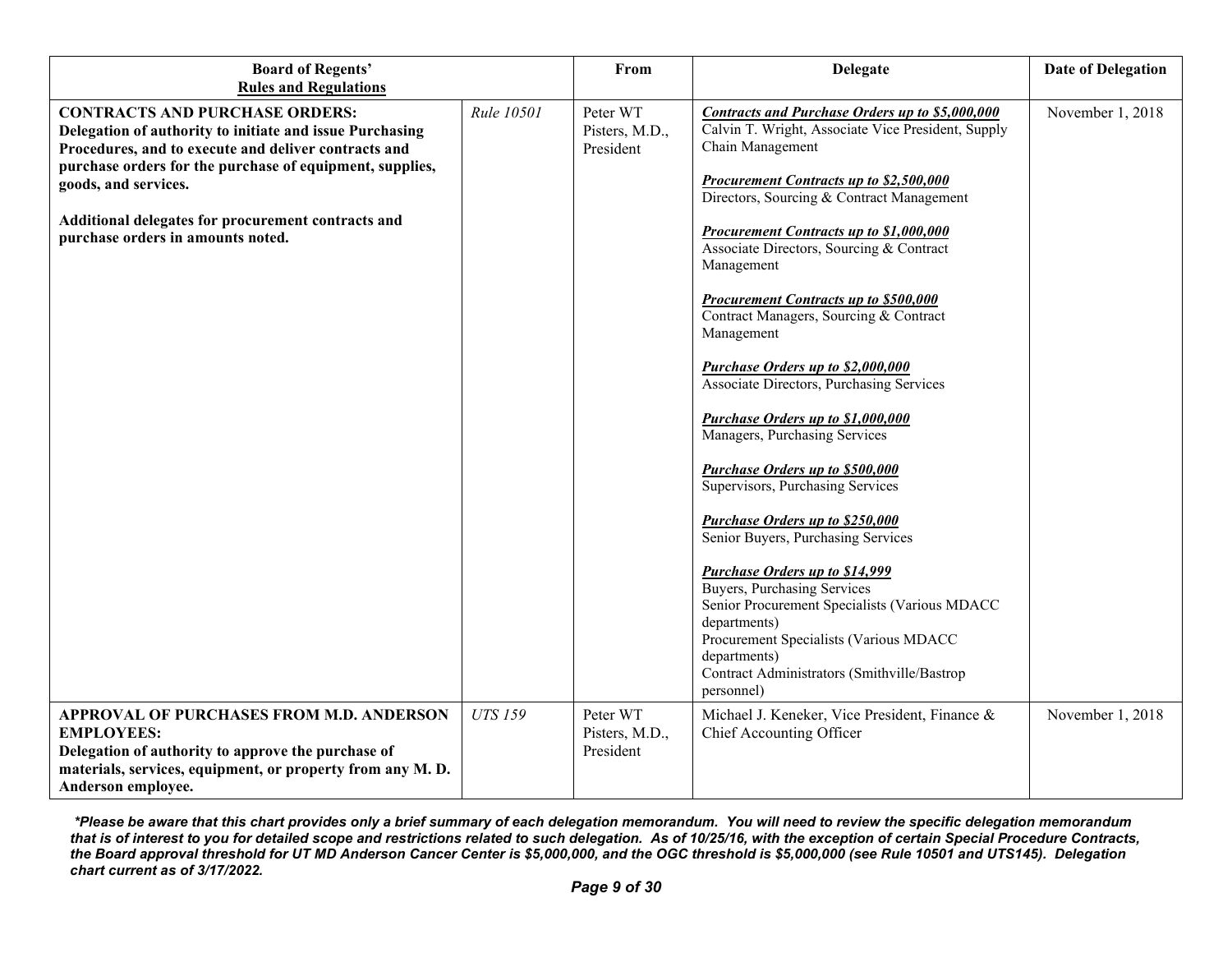| <b>Board of Regents'</b><br><b>Rules and Regulations</b>                                                                                                                                                                                                                                                                                                                                                                                                                                                                                                                                                                                                                                                                                                       |               | From                                    | <b>Delegate</b>                                                                                                      | <b>Date of Delegation</b>                     |
|----------------------------------------------------------------------------------------------------------------------------------------------------------------------------------------------------------------------------------------------------------------------------------------------------------------------------------------------------------------------------------------------------------------------------------------------------------------------------------------------------------------------------------------------------------------------------------------------------------------------------------------------------------------------------------------------------------------------------------------------------------------|---------------|-----------------------------------------|----------------------------------------------------------------------------------------------------------------------|-----------------------------------------------|
| APPROVE PURCHASES FROM M. D. ANDERSON<br><b>EMPLOYEES:</b><br>Delegation of authority to approve the purchase of<br>materials, services, equipment, or property from any M.D.<br>Anderson employee.                                                                                                                                                                                                                                                                                                                                                                                                                                                                                                                                                            | <b>UTS159</b> | Peter WT<br>Pisters, M.D.,<br>President | Calvin T. Wright, Associate Vice President,<br>Supply Chain Management                                               | November 1, 2018                              |
| PURCHASE ORDERS (PHYSICIANS REFERRAL<br><b>SERVICE:</b><br>Delegation of authority to execute and deliver purchase<br>orders for the routine purchase of goods and services used<br>exclusively for Physicians Referral Services.                                                                                                                                                                                                                                                                                                                                                                                                                                                                                                                              | Rule 10501    | Peter WT<br>Pisters, M.D.,<br>President | Karen R. Kennedy, Executive Director, Physicians<br><b>Referral Services</b>                                         | March 13, 2017<br>(cont.<br>December 1, 2017) |
| <b>CONTRACTS - GRANT AND GIFT AGREEMENTS:</b><br>Delegation of authority to execute and deliver grant<br>agreements, gift agreements or other similar agreements<br>related to gifts, contributions, pledges to or for the benefit<br>of MD Anderson with a value of \$3,000,000 or less. Subject<br>to any other requirements pursuant to institutional policy,<br>the review and approval of MD Anderson's Legal Services<br>Department will also be required before you may exercise<br>your signature authority if (1) the grant or gift agreement<br>is not on a form approved by MD Anderso'gal Services<br>Department or substantially similar thereto; (2) is for a<br>value of \$500,000 or more; or (3) the grant or gift involves<br>naming rights. | Rule 10501    | Peter WT<br>Pisters, M.D.,<br>President | \$3,000,000 or less:<br>Darrow G. Zeidenstein, Sr. Vice President & Chief<br>Development Officer, Development Office | March 1, 2022                                 |
| <b>CONTRACTS - DEVELOPMENT OFFICE</b><br><b>ACTIVITIES:</b><br>Delegation of authority to execute and deliver contracts<br>with a value up to \$15,000 for Development Office<br>activities and events.                                                                                                                                                                                                                                                                                                                                                                                                                                                                                                                                                        | Rule 10501    | Peter WT<br>Pisters, M.D.,<br>President | Up to \$15,000:<br>Darrow G. Zeidenstein, Sr. Vice President & Chief<br>Development Officer, Development Office      | November 15, 2019                             |
| <b>CONTRACTS - CANCER NETWORK ACTIVITIES:</b><br>Delegation of authority to execute and deliver agreements<br>related to Cancer Network activities. To the extent<br>required by institutional policy, can exercise signature<br>authority only after MD Anderson's Legal Services<br>Department has reviewed and signified its approval of the<br>agreement.                                                                                                                                                                                                                                                                                                                                                                                                  | Rule 10501    | Peter WT<br>Pisters, M.D.,<br>President | Michael E. Kupferman, M.D., Sr. Vice President,<br>Cancer Network, Clinical and Academic Network<br>Development      | July 1, 2019                                  |

*<sup>\*</sup>Please be aware that this chart provides only a brief summary of each delegation memorandum. You will need to review the specific delegation memorandum that is of interest to you for detailed scope and restrictions related to such delegation. As of 10/25/16, with the exception of certain Special Procedure Contracts, the Board approval threshold for UT MD Anderson Cancer Center is \$5,000,000, and the OGC threshold is \$5,000,000 (see Rule 10501 and UTS145). Delegation chart current as of 3/17/2022.*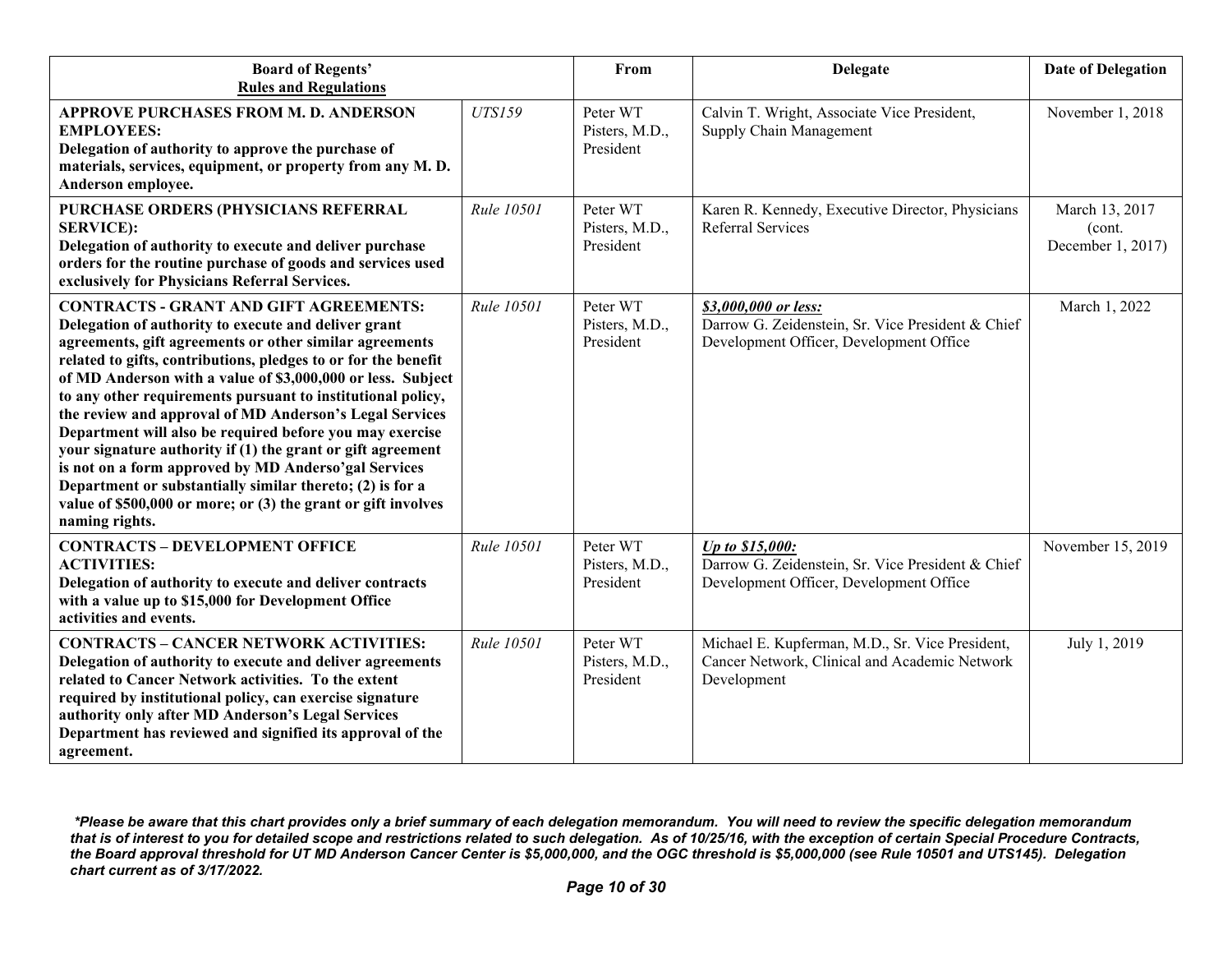| <b>Board of Regents'</b><br><b>Rules and Regulations</b>                                                                                                                                                                                                                                                                                                                                                                                                                                                                                                                                      |                                                   | From                                    | <b>Delegate</b>                                                                                                                  | <b>Date of Delegation</b>                        |
|-----------------------------------------------------------------------------------------------------------------------------------------------------------------------------------------------------------------------------------------------------------------------------------------------------------------------------------------------------------------------------------------------------------------------------------------------------------------------------------------------------------------------------------------------------------------------------------------------|---------------------------------------------------|-----------------------------------------|----------------------------------------------------------------------------------------------------------------------------------|--------------------------------------------------|
| <b>CONTRACTS - NON-COMPETITION AND NON-</b><br>SOLICITATION AGREEMENT (RE TRANSITION<br>FROM PHYSICIANS NETWORK TO MDACC):<br>Delegation of authority to execute and deliver Non-<br><b>Competition and Non-Solicitation Agreements between</b><br>MD Anderson and MD Anderson appointed physicians<br>whose employment is being transitioned from MD<br>Anderson Physicians Network to MD Anderson.<br>Agreement is on a form approved by MD Anderson's<br><b>Legal Services Department. Changes to approved form</b><br>must be approved by the Legal Services Department before<br>signed. | Rule 10501                                        | Peter WT<br>Pisters, M.D.,<br>President | Karen R. Kennedy, Executive Director, PRS<br><b>Administrative Services</b>                                                      | October 17, 2017<br>(cont.<br>December 1, 2017)  |
| <b>CONTRACTS - PROFESSIONAL SERVICES</b><br><b>AGREEMENTS AND/OR JOINTLY FUNDED</b><br>POSITION AGREEMENTS FOR PHYSICIANS<br><b>REFERRAL SERVICE:</b><br>Delegation of authority to execute and deliver Professional<br><b>Services Agreements and/or Jointly Funded Position</b><br>Agreements on behalf of Physicians Referral Service.                                                                                                                                                                                                                                                     | Rule 10501                                        | Peter WT<br>Pisters, M.D.,<br>President | Karen R. Kennedy, Executive Director, Physicians<br>Referral Service                                                             | March 13, 2017<br>(cont.<br>December 1, 2017)    |
| <b>CONTRACTS - PROFESSIONAL SERVICES</b><br><b>AGREEMENTS AND/OR JOINTLY FUNDED</b><br>POSITION AGREEMENTS FOR PHYSICIANS<br><b>REFERRAL SERVICE:</b><br>Delegation of authority to execute and deliver Professional<br><b>Services Agreements and/or Jointly Funded Position</b><br><b>Agreements on behalf of Physicians Referral Service.</b>                                                                                                                                                                                                                                              | Rule 10501                                        | Peter WT<br>Pisters, M.D.,<br>President | George H. Perkins, M.D., Professor, Radiation<br>Oncology, Physicians Referral Service, Chief<br>Medical Officer                 | November 15, 2017<br>(cont.<br>December 1, 2017) |
| <b>INTELLECTUAL PROPERTY - OPTION AND</b><br><b>CONFIDENTIALITY AGREEMENTS:</b><br>Delegation of authority to execute and deliver: 1)<br>Confidentiality agreements related to intellectual property;<br>2) Option agreements for intellectual property that do not<br>include license terms or a term sheet; and 3) Option<br>agreements for intellectual property that include license<br>terms or a term sheet, but only if such option agreements<br>have been countersigned by the Executive Chief of Staff.                                                                             | Rule 10501;<br>Rule 90105.<br>Sections 1 and<br>3 | Peter WT<br>Pisters, M.D.,<br>President | Ferran Prat, Ph.D., Sr. Vice President, Research<br>Administration and Industry Relations, Strategic<br><b>Industry Ventures</b> | November 20, 2017<br>(cont.<br>December 1, 2017) |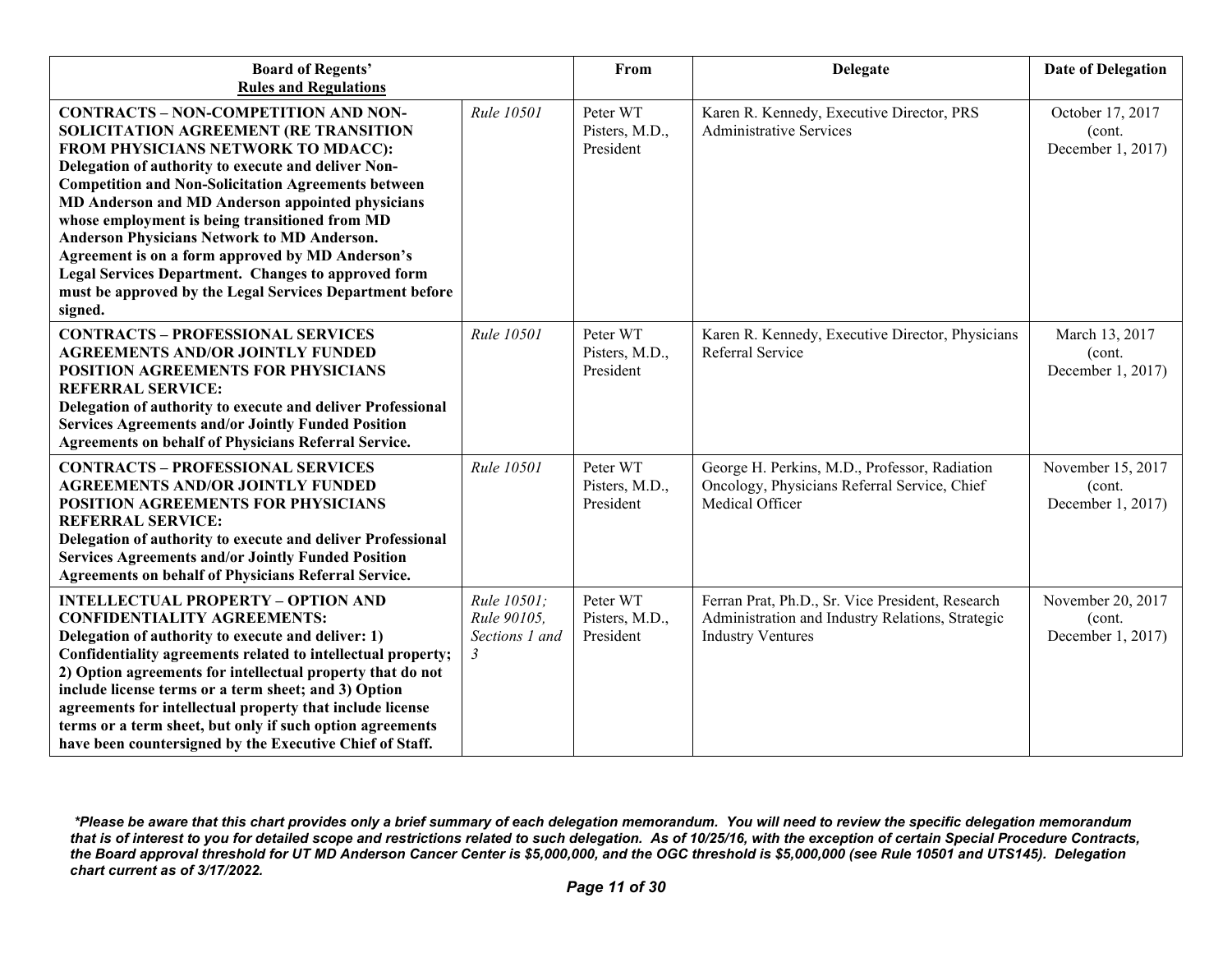| <b>Board of Regents'</b><br><b>Rules and Regulations</b>                                                                                                                                                                                                                                                                                |                           | From                                    | <b>Delegate</b>                                                                | <b>Date of Delegation</b>                      |
|-----------------------------------------------------------------------------------------------------------------------------------------------------------------------------------------------------------------------------------------------------------------------------------------------------------------------------------------|---------------------------|-----------------------------------------|--------------------------------------------------------------------------------|------------------------------------------------|
| <b>COPYRIGHT AGREEMENTS:</b><br>Delegation of authority to execute and deliver institutional<br>applications for registration or recordation of transfers of<br>ownership and other such documents relating to<br>copyrights.                                                                                                           | Rule 10501:<br>Rule 90105 | Peter WT<br>Pisters, M.D.,<br>President | Allyson H. Kinzel, Senior Vice President, Legal &<br><b>Regulatory Affairs</b> | January 1, 2021                                |
| <b>COPYRIGHT AGREEMENTS:</b><br>Delegation of authority to execute and deliver institutional<br>applications for registration or recordation of transfers of<br>ownership and other such documents relating to<br>copyrights.                                                                                                           | Rule 10501;<br>Rule 90105 | Peter WT<br>Pisters, M.D.,<br>President | Daniel E. Gospin, Vice President, Chief Legal<br>Officer                       | January 1, 2021                                |
| <b>CONTRACTS FOR SPONSORED RESEARCH,</b><br><b>INCLUDING STATE AND FEDERAL GRANTS,</b><br><b>CONTRACTS OR PROPOSALS FOR SPONSORED</b><br><b>RESEARCH:</b><br>Delegation of authority to execute and deliver contracts for<br>sponsored research, including state and federal grants,<br>contracts, or proposals for sponsored research. | Rule 10501                | Peter WT<br>Pisters, M.D.,<br>President | Amy M. Moritz, Manager, Research<br>Administration                             | November 18, 2019                              |
| <b>CONTRACTS FOR SPONSORED RESEARCH,</b><br><b>INCLUDING STATE AND FEDERAL GRANTS,</b><br><b>CONTRACTS OR PROPOSALS FOR SPONSORED</b><br><b>RESEARCH:</b><br>Delegation of authority to execute and deliver contracts for<br>sponsored research, including state and federal grants,<br>contracts, or proposals for sponsored research. | Rule 10501                | Peter WT<br>Pisters, M.D.,<br>President | Jaime Farias, Assistant Director, Research Finance                             | March 13, 2017<br>(cont.<br>December 1, 2017)  |
| <b>CONTRACTS FOR SPONSORED RESEARCH,</b><br><b>INCLUDING STATE AND FEDERAL GRANTS,</b><br><b>CONTRACTS OR PROPOSALS FOR SPONSORED</b><br><b>RESEARCH:</b><br>Delegation of authority to execute and deliver contracts for<br>sponsored research, including state and federal grants,<br>contracts or proposals for sponsored research.  | <b>Rule 10501</b>         | Peter WT<br>Pisters, M.D.,<br>President | Wesley R. Harrott, Associate Vice President,<br><b>Research Administration</b> | March 13, 2017<br>(cont.)<br>December 1, 2017) |

*<sup>\*</sup>Please be aware that this chart provides only a brief summary of each delegation memorandum. You will need to review the specific delegation memorandum that is of interest to you for detailed scope and restrictions related to such delegation. As of 10/25/16, with the exception of certain Special Procedure Contracts, the Board approval threshold for UT MD Anderson Cancer Center is \$5,000,000, and the OGC threshold is \$5,000,000 (see Rule 10501 and UTS145). Delegation chart current as of 3/17/2022.*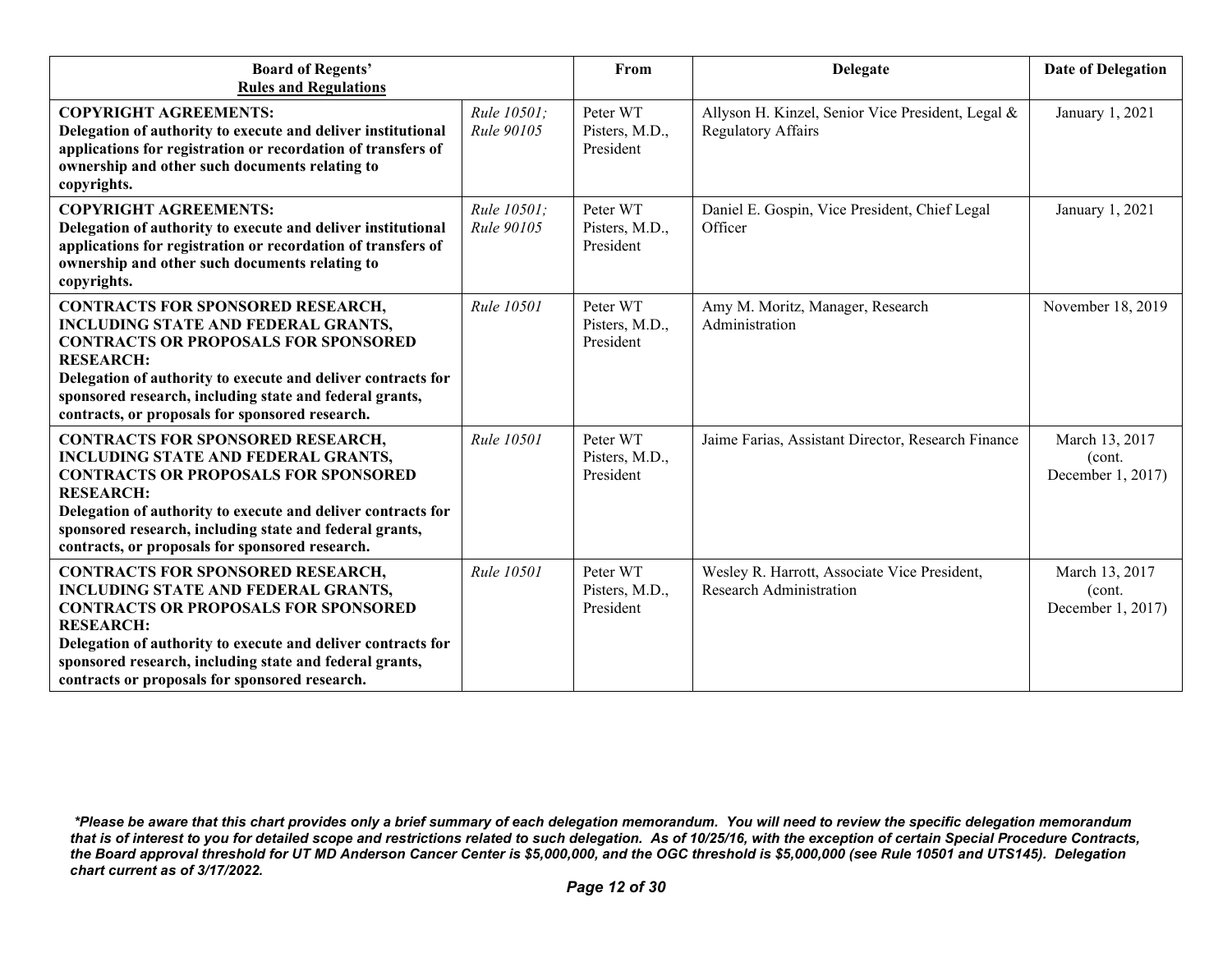| <b>Board of Regents'</b><br><b>Rules and Regulations</b>                                                                                                                                                                                                                                                                                                                                                                                                                                                                          |            | From                                    | <b>Delegate</b>                                                                                                                    | <b>Date of Delegation</b>                     |
|-----------------------------------------------------------------------------------------------------------------------------------------------------------------------------------------------------------------------------------------------------------------------------------------------------------------------------------------------------------------------------------------------------------------------------------------------------------------------------------------------------------------------------------|------------|-----------------------------------------|------------------------------------------------------------------------------------------------------------------------------------|-----------------------------------------------|
| <b>EMPLOYMENT-RELATED CONTRACTS:</b><br>Delegation of authority to execute and deliver employment-<br>related contracts, including Separation Agreements,<br><b>Grievance Resolution Agreements, and Settlement</b><br><b>Agreements with the Equal Employment Opportunity</b><br>Commission, up to \$200,000.                                                                                                                                                                                                                    | Rule 10501 | Peter WT<br>Pisters, M.D.,<br>President | Shibu Varghese, Vice President & Chief Human<br>Resources Officer                                                                  | March 13, 2017<br>(cont.<br>December 1, 2017) |
| <b>NON-EXCLUSIVE CELL LINE LICENSE</b><br><b>AGREEMENTS:</b><br>Delegation of authority to execute and deliver Non-<br>Exclusive Cell Line License Agreements that have an up-<br>front license fee not greater than \$50,000. Agreements are<br>on a form template approved by MD Anderson's Legal<br>Service Department. Any change to the template, other<br>than to select the appropriate provisions or to input the<br>various values, must be approved by the Legal Services<br>Department before agreement may be signed. | Rule 10501 | Peter WT<br>Pisters, M.D.,<br>President | Ferran Prat, JD, Ph.D., Sr. Vice President,<br>Research Administration & Industry Relations,<br><b>Strategic Industry Ventures</b> | June 3, 2019                                  |
| <b>NON-EXCLUSIVE CELL LINE LICENSE</b><br><b>AGREEMENTS:</b><br>Delegation of authority to execute and deliver Non-<br>Exclusive Cell Line License Agreements that have an up-<br>front license fee not greater than \$50,000. Agreements are<br>on a form template approved by MD Anderson's Legal<br>Service Department. Any change to the template, other<br>than to select the appropriate provisions or to input the<br>various values, must be approved by the Legal Services<br>Department before agreement may be signed. | Rule 10501 | Peter WT<br>Pisters, M.D.,<br>President | Andrew Dennis, Ph. D., Managing Director,<br>Technology Development, Technology<br>Commercialization                               | June 3, 2019                                  |
| SYSTEM ASSESSMENT TOOL LICENSE<br><b>AGREEMENTS:</b><br>Delegation of authority to execute and deliver Symptom<br><b>Assessment Tool License Agreements. Agreements are on</b><br>a form approved by MD Anderson's Legal Services<br>Department. If changes to the approved forms are<br>requested, the changes must be approved by the Legal<br>Services Department before agreement can be signed.                                                                                                                              | Rule 10501 | Peter WT<br>Pisters, M.D.,<br>President | Andrew Dennis, Ph.D., Managing Director,<br>Technology Development and Technology<br>Commercialization                             | January 21, 2020                              |

*<sup>\*</sup>Please be aware that this chart provides only a brief summary of each delegation memorandum. You will need to review the specific delegation memorandum that is of interest to you for detailed scope and restrictions related to such delegation. As of 10/25/16, with the exception of certain Special Procedure Contracts, the Board approval threshold for UT MD Anderson Cancer Center is \$5,000,000, and the OGC threshold is \$5,000,000 (see Rule 10501 and UTS145). Delegation chart current as of 3/17/2022.*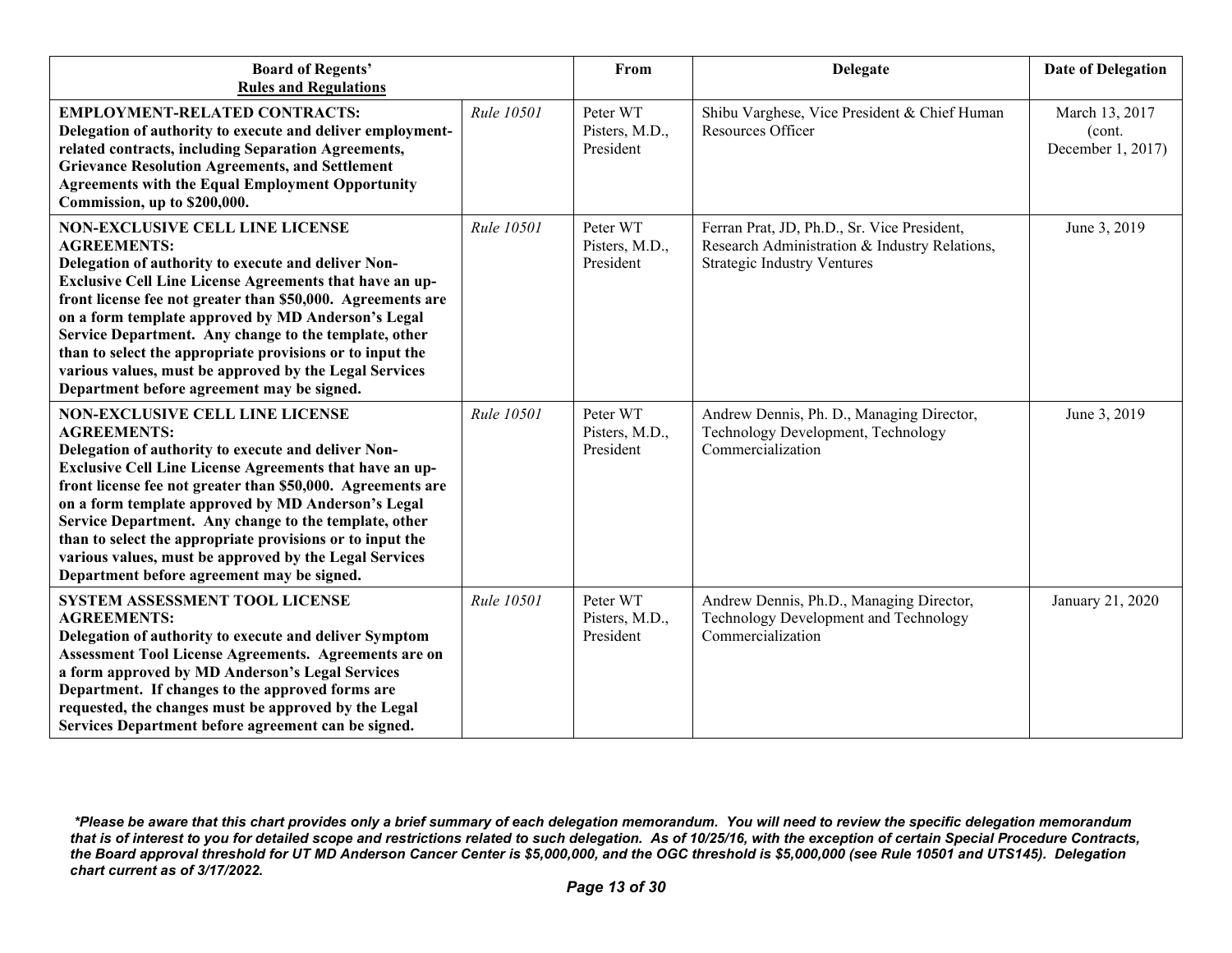| <b>Board of Regents'</b><br><b>Rules and Regulations</b>                                                                                                                                                                                                                                                                                                                                                                                                                                                                       |                                                      | From                                    | <b>Delegate</b>                                                                                        | <b>Date of Delegation</b>                       |
|--------------------------------------------------------------------------------------------------------------------------------------------------------------------------------------------------------------------------------------------------------------------------------------------------------------------------------------------------------------------------------------------------------------------------------------------------------------------------------------------------------------------------------|------------------------------------------------------|-----------------------------------------|--------------------------------------------------------------------------------------------------------|-------------------------------------------------|
| SYSTEM ASSESSMENT TOOL LICENSE<br><b>AGREEMENTS:</b><br>Delegation of authority to execute and deliver Symptom<br><b>Assessment Tool License Agreements. Agreements are on</b><br>a form approved by MD Anderson's Legal Services<br>Department. If changes to the approved forms are<br>requested, the changes must be approved by the Legal<br>Services Department before agreement can be signed.                                                                                                                           | Rule 10501                                           | Peter WT<br>Pisters, M.D.,<br>President | Ferran Prat, Ph.D., J.D., Senior Vice President,<br>Research Administration and Industry Relations     | January 21, 2020                                |
| <b>AGREEMENTS RELATED TO TECHNOLOGY</b><br>DEVELOPMENT AND COMMERCIALIZATION:<br>Delegation of authority to execute and deliver the following<br>agreements provided that such agreements do not provide<br>for the payment or receipt of money, equity or other<br>economic consideration by MD Anderson: 1) Material<br><b>Transfer Agreements; 2) License Agreements for</b><br>intellectual property; and 3) Co-Development Agreements<br>and Strategic Alliance Agreements.                                               | Rule 10501;<br>Rule 90101                            | Peter WT<br>Pisters, M.D.,<br>President | Ferran Prat, Ph.D., J.D., Vice President, Strategic<br><b>Industry Ventures</b>                        | January 31, 2017<br>(cont.<br>December 1, 2017) |
| LICENSE AGREEMENTS UNDER BAYH-DOLE ACT:<br>Delegation of authority to execute and deliver the standard<br>license agreement that is required and prescribed by the<br>United States government pursuant to 35 USC 202(c)(4)<br>and which grants the Federal government with respect to<br>an invention subject to the Bayh-Dole Act a nonexclusive,<br>non-transferrable, irrevocable, paid-up license to practice<br>or have practiced for, or on behalf of, the United States the<br>subject invention throughout the world. | 35 USC<br>$202(c)(4)$ ;<br>Rule 10501;<br>Rule 90101 | Peter WT<br>Pisters, M.D.,<br>President | Andrew P. Dennis, Ph.D., Managing Director,<br>Technology Development, Technology<br>Commercialization | April 25, 2016<br>(cont.<br>December 1, 2017)   |
| LICENSE AGREEMENTS UNDER BAYH-DOLE ACT:<br>Delegation of authority to execute and deliver the standard<br>license agreement that is required and prescribed by the<br>United States government pursuant to 35 USC 202(c)(4)<br>and which grants the Federal government with respect to<br>an invention subject to the Bayh-Dole Act a nonexclusive,<br>non-transferrable, irrevocable, paid-up license to practice<br>or have practiced for, or on behalf of, the United States the<br>subject invention throughout the world. | 35 USC<br>$202(c)(4)$ ;<br>Rule 10501;<br>Rule 90101 | Peter WT<br>Pisters, M.D.,<br>President | Ferran Prat, Ph.D., Vice President, Strategic<br><b>Industry Ventures</b>                              | April 25, 2016<br>(cont.<br>December 1, 2017)   |

*<sup>\*</sup>Please be aware that this chart provides only a brief summary of each delegation memorandum. You will need to review the specific delegation memorandum that is of interest to you for detailed scope and restrictions related to such delegation. As of 10/25/16, with the exception of certain Special Procedure Contracts, the Board approval threshold for UT MD Anderson Cancer Center is \$5,000,000, and the OGC threshold is \$5,000,000 (see Rule 10501 and UTS145). Delegation chart current as of 3/17/2022.*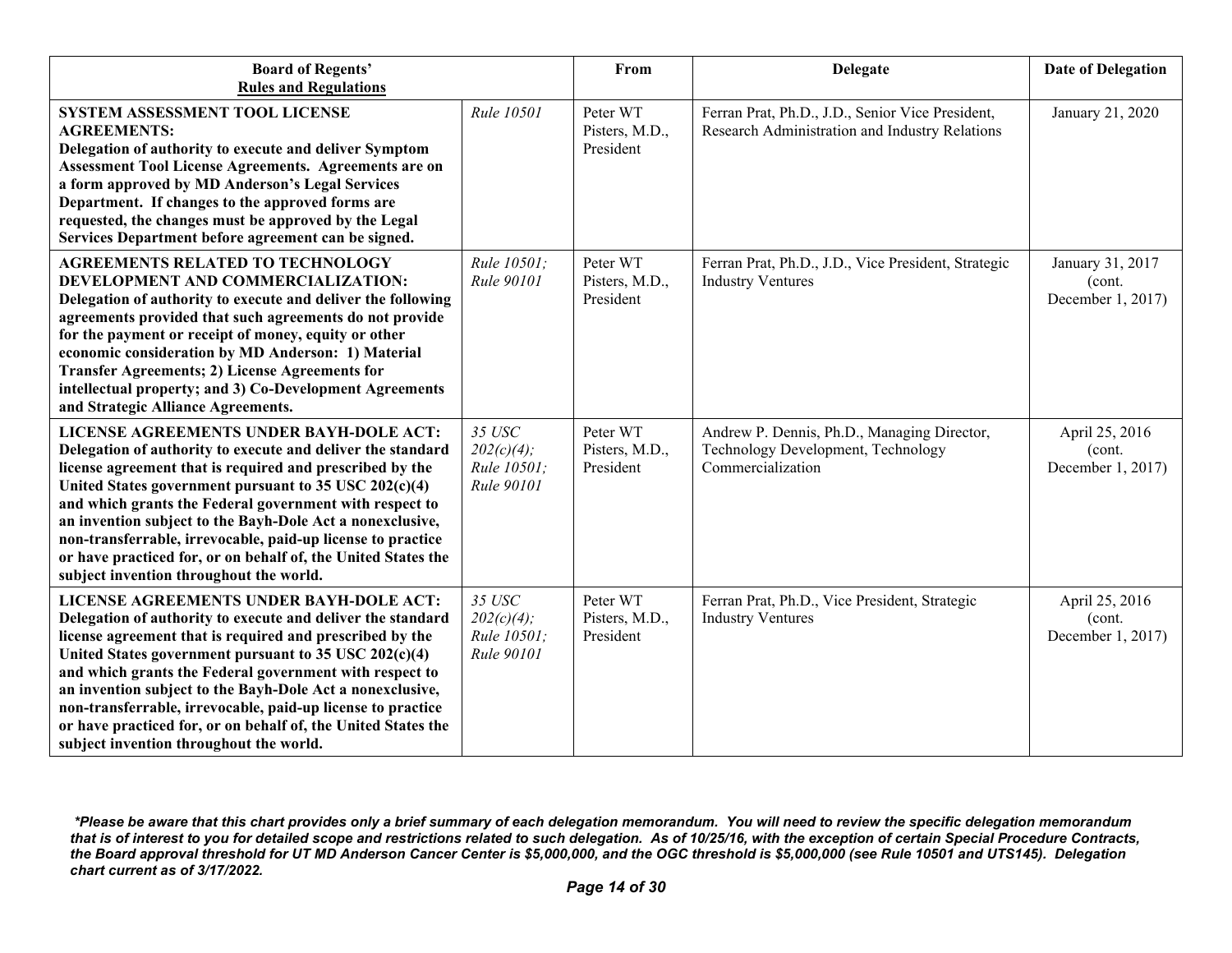| <b>Board of Regents'</b><br><b>Rules and Regulations</b>                                                                                                                                                                                                                                                                                                                                                                                                                                         |                   | From                                    | <b>Delegate</b>                                                            | <b>Date of Delegation</b>                     |
|--------------------------------------------------------------------------------------------------------------------------------------------------------------------------------------------------------------------------------------------------------------------------------------------------------------------------------------------------------------------------------------------------------------------------------------------------------------------------------------------------|-------------------|-----------------------------------------|----------------------------------------------------------------------------|-----------------------------------------------|
| <b>OPTION AND LICENSE AGREEMENTS - FORMS</b><br><b>REQUIRED BY UT SYSTEM:</b><br>Delegation of authority to execute and deliver all forms<br>required by UT System for administrative review,<br>approval and/or processing of option and license<br>agreements, including UT System Forms A-E, G and Q.<br>Will extend to any additional forms related to intellectual<br>property agreements that may be required by UT System<br>in the future to the extent authorized.                      | Rule 10501        | Peter WT<br>Pisters, M.D.,<br>President | Carin Hagberg, M.D., Chief Academic Officer                                | March 12, 2020                                |
| <b>OPTION AND LICENSE AGREEMENTS - FORMS</b><br><b>REQUIRED BY UT SYSTEM:</b><br>Delegation of authority to execute and deliver all forms<br>required by UT System for administrative review,<br>approval and/or processing of option and license<br>agreements, including UT System Forms A-E, G and Q.<br>Will extend to any additional forms related to intellectual<br>property agreements that may be required by UT System<br>in the future to the extent authorized.                      | <b>Rule 10501</b> | Peter WT<br>Pisters, M.D.,<br>President | Giulio F. Draetta, M.D., Ph.D., Professor,<br>Genomic Medicine             | March 13, 2017<br>(cont.<br>December 1, 2017) |
| <b>OPTION AND LICENSE AGREEMENTS - FORMS</b><br><b>REQUIRED BY UT SYSTEM:</b><br>Delegation of authority to execute and deliver all forms<br>required by The University of Texas System for<br>administrative review, approval and/or processing of<br>option and license agreements, including UT System Forms<br>A-E, G and Q. Will extend to any additional forms related<br>to intellectual property agreements that may be required<br>by UT System in the future to the extent authorized. | Rule 10501        | Peter WT<br>Pisters, M.D.,<br>President | Ferran Prat, Ph.D., Vice President, Strategic<br><b>Industry Ventures</b>  | March 13, 2017<br>(cont.<br>December 1, 2017) |
| <b>CONFIDENTIALITY AGREEMENTS:</b><br>Delegation of authority to execute and deliver<br>confidentiality agreements.                                                                                                                                                                                                                                                                                                                                                                              | Rule 10501        | Peter WT<br>Pisters, M.D.,<br>President | Holly Rumbaugh, Associate Vice President and<br>Deputy Chief Legal Officer | March 1, 2021                                 |
| <b>CONFIDENTIALITY AGREEMENTS:</b><br>Delegation of authority to execute and deliver<br>confidentiality agreements.                                                                                                                                                                                                                                                                                                                                                                              | Rule 10501        | Peter WT<br>Pisters, M.D.,<br>President | Saima Shaikh, Associate Vice President and<br>Deputy Chief Legal Officer   | March 1, 2021                                 |
| <b>CONFIDENTIALITY AGREEMENTS:</b><br>Delegation of authority to execute and deliver<br>confidentiality agreements.                                                                                                                                                                                                                                                                                                                                                                              | Rule 10501        | Peter WT<br>Pisters, M.D.,<br>President | Cindy Y. Lee, Managing Legal Officer                                       | March 1, 2021                                 |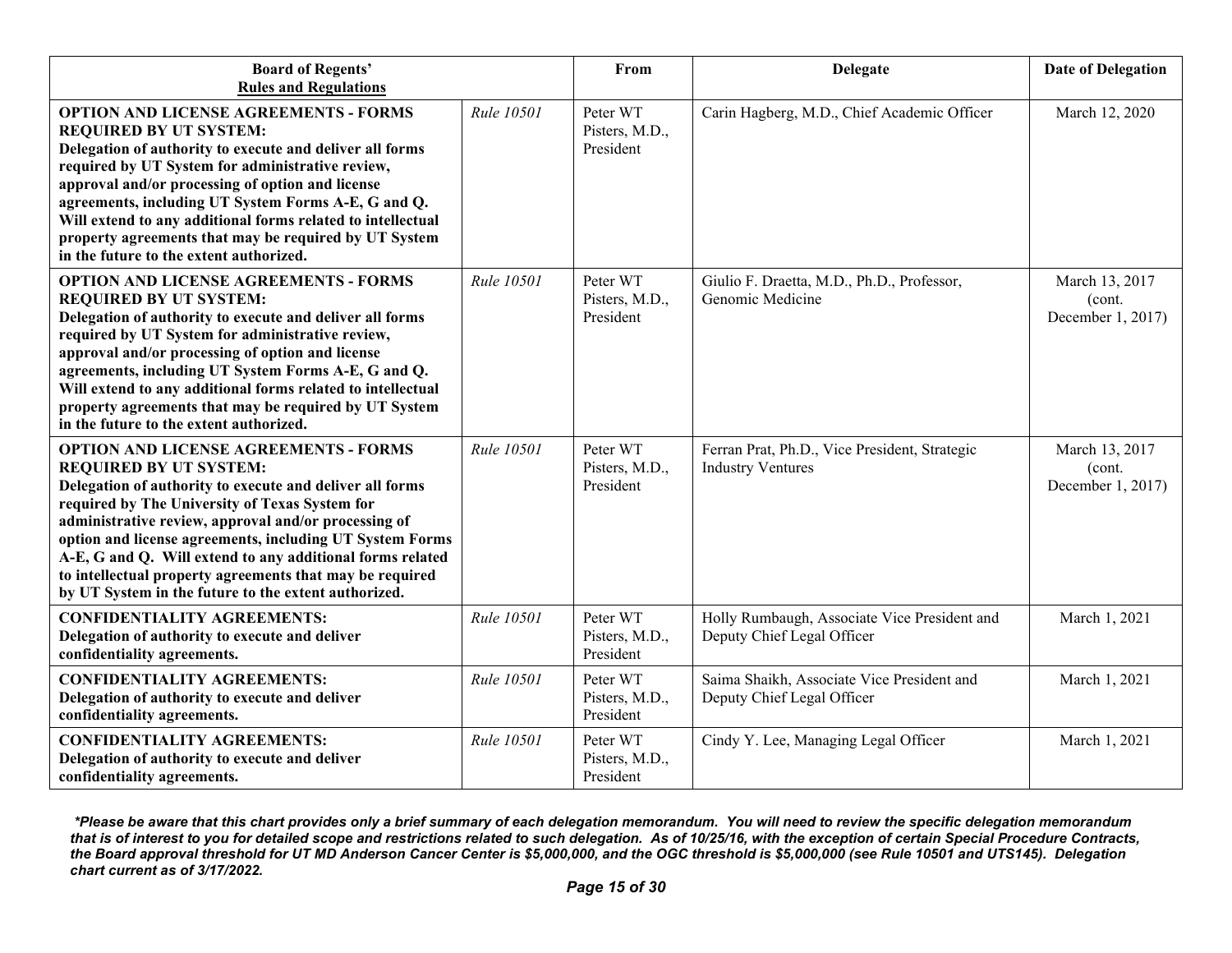| <b>Board of Regents'</b><br><b>Rules and Regulations</b>                                                                                                                                                                             |                   | From                                    | <b>Delegate</b>                                                                                | <b>Date of Delegation</b>                     |
|--------------------------------------------------------------------------------------------------------------------------------------------------------------------------------------------------------------------------------------|-------------------|-----------------------------------------|------------------------------------------------------------------------------------------------|-----------------------------------------------|
| <b>CONFIDENTIALITY AGREEMENTS:</b><br>Delegation of authority to execute and deliver<br>confidentiality agreements.                                                                                                                  | Rule 10501        | Peter WT<br>Pisters, M.D.,<br>President | Kenneth S. Freed, Managing Legal Officer                                                       | March 1, 2021                                 |
| <b>CONFIDENTIALITY AGREEMENTS:</b><br>Delegation of authority to execute and deliver<br>confidentiality agreements.                                                                                                                  | Rule 10501        | Peter WT<br>Pisters, M.D.,<br>President | Allyson H. Kinzel, Senior Vice President, Legal &<br><b>Regulatory Affairs</b>                 | January 1, 2021                               |
| <b>CONFIDENTIALITY AGREEMENTS:</b><br>Delegation of authority to execute and deliver<br>confidentiality agreements.                                                                                                                  | Rule 10501        | Peter WT<br>Pisters, M.D.,<br>President | Daniel E. Gospin, Vice President, Chief Legal<br>Officer                                       | January 1, 2021                               |
| <b>CONFIDENTIALITY AGREEMENTS RE RESEARCH</b><br><b>ACTIVITIES AND INDUSTRY ALLIANCES:</b><br>Delegation of authority to execute and deliver<br>confidentiality agreements related to research activities<br>and industry alliances. | <b>Rule 10501</b> | Peter WT<br>Pisters, M.D.,<br>President | Ferran Prat, Ph.D., Vice President, Strategic<br><b>Industry Ventures</b>                      | March 13, 2017<br>(cont.<br>December 1, 2017) |
| <b>CONFERENCE, HOTEL, SPECIAL EVENT</b><br><b>CONTRACTS:</b><br>Delegation of authority to execute and deliver conference,<br>hotel and special event contracts that are valued at \$50,000<br>or less.                              | Rule 10501        | Peter WT<br>Pisters, M.D.,<br>President | \$50,000 or less<br>Amy R. Gentry, Senior Legal Officer                                        | November 15, 2021                             |
| CONFERENCE, HOTEL, SPECIAL EVENT<br><b>CONTRACTS:</b><br>Delegation of authority to execute and deliver conference,<br>hotel and special event contracts that are valued at \$50,000<br>or less.                                     | <b>Rule 10501</b> | Peter WT<br>Pisters, M.D.,<br>President | \$50,000 or less<br>Holly Rumbaugh, Associate Vice President and<br>Deputy Chief Legal Officer | March 1, 2021                                 |
| CONFERENCE, HOTEL, SPECIAL EVENT<br><b>CONTRACTS:</b><br>Delegation of authority to execute and deliver conference,<br>hotel and special event contracts that are valued at \$50,000<br>or less.                                     | Rule 10501        | Peter WT<br>Pisters, M.D.,<br>President | \$50,000 or less<br>Saima Shaikh, Managing Legal Officer                                       | March 1, 2021                                 |
| CONFERENCE, HOTEL, SPECIAL EVENT<br><b>CONTRACTS:</b><br>Delegation of authority to execute and deliver conference,<br>hotel and special event contracts that are valued at \$50,000<br>or less.                                     | <b>Rule 10501</b> | Peter WT<br>Pisters, M.D.,<br>President | \$50,000 or less<br>Kenneth S. Freed, Managing Legal Officer                                   | March 1, 2021                                 |

*<sup>\*</sup>Please be aware that this chart provides only a brief summary of each delegation memorandum. You will need to review the specific delegation memorandum that is of interest to you for detailed scope and restrictions related to such delegation. As of 10/25/16, with the exception of certain Special Procedure Contracts, the Board approval threshold for UT MD Anderson Cancer Center is \$5,000,000, and the OGC threshold is \$5,000,000 (see Rule 10501 and UTS145). Delegation chart current as of 3/17/2022.*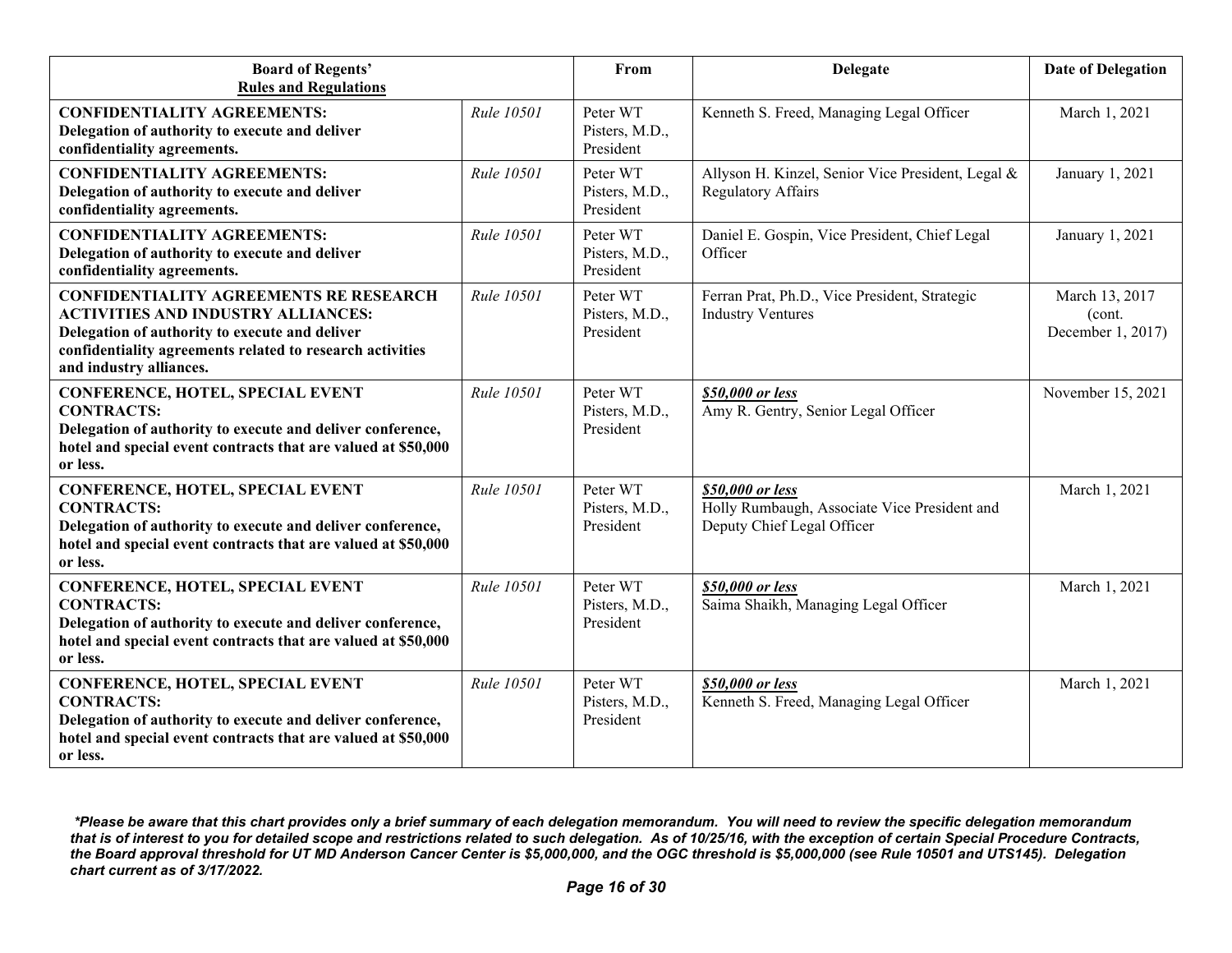| <b>Board of Regents'</b><br><b>Rules and Regulations</b>                                                                                                                                                                                                                                                                                                                                 |                   | From                                    | <b>Delegate</b>                                                                                                                  | <b>Date of Delegation</b>                    |
|------------------------------------------------------------------------------------------------------------------------------------------------------------------------------------------------------------------------------------------------------------------------------------------------------------------------------------------------------------------------------------------|-------------------|-----------------------------------------|----------------------------------------------------------------------------------------------------------------------------------|----------------------------------------------|
| <b>CONFERENCE, HOTEL AND SPECIAL EVENT</b><br><b>CONTRACTS:</b><br>Delegation of authority to execute and deliver conference,<br>hotel and special event contracts that are valued at \$50,000<br>or less.                                                                                                                                                                               | Rule 10501        | Peter WT<br>Pisters, M.D.,<br>President | \$50,000 or less<br>Allyson H. Kinzel, Senior Vice President, Legal &<br><b>Regulatory Affairs</b>                               | January 1, 2021                              |
| <b>CONFERENCE, HOTEL, SPECIAL EVENT</b><br><b>CONTRACTS:</b><br>Delegation of authority to execute and deliver conference,<br>hotel and special event contracts that are valued at \$50,000<br>or less.                                                                                                                                                                                  | Rule 10501        | Peter WT<br>Pisters, M.D.,<br>President | \$50,000 or less<br>Daniel E. Gospin, Vice President, Chief Legal<br>Officer                                                     | January 1, 2021                              |
| <b>VERBAL AND WRITTEN TRANSACTION</b><br><b>CONFIRMATIONS RELATED TO ELECTRICITY:</b><br>Delegation of authority to execute and deliver verbal and<br>written (including email) Transaction Confirmations under<br>electricity contracts, executed and delivered by an<br>authorized representative of The University of Texas M.D.<br><b>Anderson Cancer Center.</b>                    | Rule 10501        | Peter WT<br>Pisters, M.D.,<br>President | Shibu Varghese, Sr. Vice President, People and<br><b>Business Operations</b>                                                     | July 13, 2018                                |
| <b>VERBAL AND WRITTEN TRANSACTION</b><br><b>CONFIRMATIONS RELATED TO ELECTRICITY:</b><br>Delegation of authority to execute and deliver verbal and<br>written (including email) Transaction Confirmations under<br>electricity contracts, executed and delivered by an<br>authorized representative of The University of Texas M.D.<br><b>Anderson Cancer Center.</b>                    | <b>Rule 10501</b> | Peter WT<br>Pisters, M.D.,<br>President | Matthew L. Berkheiser, Executive Director,<br>Environmental Health and Safety, Facilities<br>Management EHS & Corporate Services | June 28, 2017<br>(cont.<br>December 1, 2017) |
| <b>VERBAL AND WRITTEN TRANSACTION</b><br><b>CONFIRMATIONS RELATED TO ELECTRICITY</b><br><b>SERVICES:</b><br>Delegation of authority to execute and deliver verbal and<br>written (including email) Transaction Confirmations under<br>electricity contracts, executed and delivered by an<br>authorized representative of The University of Texas M.D.<br><b>Anderson Cancer Center.</b> | Rule 10501        | Peter WT<br>Pisters, M.D.,<br>President | Spencer Moore, Vice President and Chief<br><b>Facilities Officer</b>                                                             | June 28, 2017<br>(cont.<br>December 1, 2017) |

*<sup>\*</sup>Please be aware that this chart provides only a brief summary of each delegation memorandum. You will need to review the specific delegation memorandum that is of interest to you for detailed scope and restrictions related to such delegation. As of 10/25/16, with the exception of certain Special Procedure Contracts, the Board approval threshold for UT MD Anderson Cancer Center is \$5,000,000, and the OGC threshold is \$5,000,000 (see Rule 10501 and UTS145). Delegation chart current as of 3/17/2022.*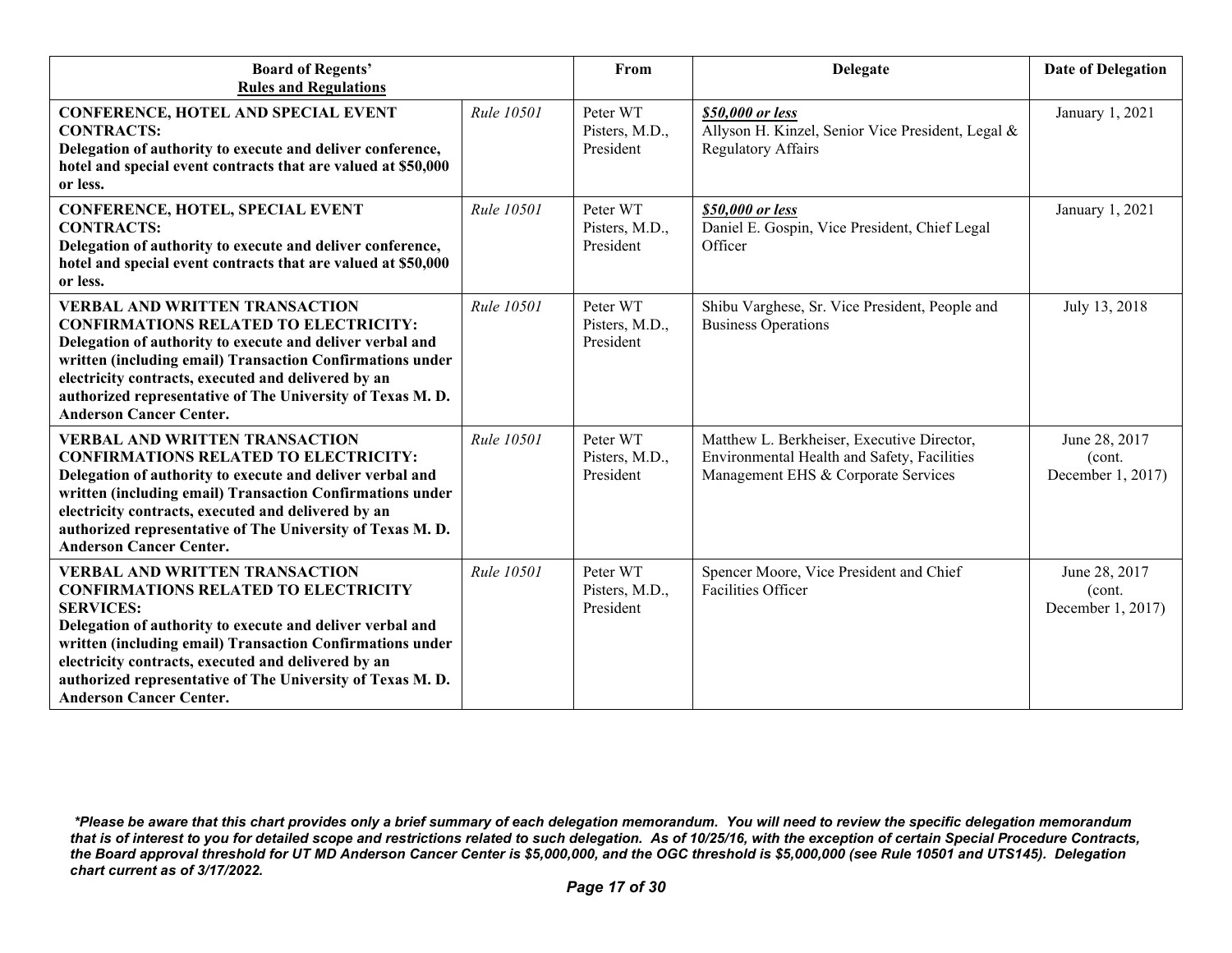| <b>Board of Regents'</b><br><b>Rules and Regulations</b>                                                                                                                                                                                                                                                                                                                                      |            | From                                    | <b>Delegate</b>                                                                                                             | <b>Date of Delegation</b>                                           |
|-----------------------------------------------------------------------------------------------------------------------------------------------------------------------------------------------------------------------------------------------------------------------------------------------------------------------------------------------------------------------------------------------|------------|-----------------------------------------|-----------------------------------------------------------------------------------------------------------------------------|---------------------------------------------------------------------|
| <b>VERBAL AND WRITTEN TRANSACTION</b><br><b>CONFIRMATIONS RELATED TO ELECTRICITY</b><br><b>SERVICES:</b><br>Delegation of authority to execute and deliver verbal and<br>written (including email) transaction confirmations as<br>authorized under that certain Amended and Restated<br>Electric Sales Agreement effective as of November 17,<br>2011.                                       | Rule 10501 | Peter WT<br>Pisters, M.D.,<br>President | Spencer Moore, Vice President and Chief<br>Facilities Officer, Facilities Management-VP<br>Office                           | July 13, 2012<br>(eff. May 1, 2012)<br>(cont.)<br>December 1, 2017) |
| <b>VERBAL AND WRITTEN TRANSACTION</b><br><b>CONFIRMATIONS RELATED TO THE SUPPLY OF</b><br><b>NATURAL GAS:</b><br>Delegation of authority to execute and deliver verbal and<br>written (including email) transaction confirmations under<br>Natural Gas contracts, executed and delivered by an<br>authorized representative of The University of Texas M.D.<br><b>Anderson Cancer Center.</b> | Rule 10501 | Peter WT<br>Pisters, M.D.,<br>President | Shibu Varghese, Sr. Vice President, People and<br><b>Business Operations</b>                                                | July 13, 2018                                                       |
| <b>VERBAL AND WRITTEN TRANSACTION</b><br><b>CONFIRMATIONS RELATED TO THE SUPPLY OF</b><br><b>NATURAL GAS:</b><br>Delegation of authority to execute and deliver verbal and<br>written (including email) transaction confirmations under<br>Natural Gas contracts, executed and delivered by an<br>authorized representative of The University of Texas M.D.<br><b>Anderson Cancer Center.</b> | Rule 10501 | Peter WT<br>Pisters, M.D.,<br>President | Matthew Berkheiser, Executive Director,<br>Environmental Health & Safety, Facilities<br>Management EHS & Corporate Services | May 15, 2017<br>(cont.)<br>December 1, 2017)                        |
| <b>VERBAL AND WRITTEN TRANSACTION</b><br><b>CONFIRMATIONS RELATED TO THE SUPPLY OF</b><br><b>NATURAL GAS:</b><br>Delegation of authority to execute and deliver verbal and<br>written (including email) transaction confirmations under<br>Natural Gas contracts, executed and delivered by an<br>authorized representative of The University of Texas M.D.<br><b>Anderson Cancer Center.</b> | Rule 10501 | Peter WT<br>Pisters, M.D.,<br>President | Pouyan Layegh, Director, Campus Services,<br>Facilities Management EHS & Corporate Services                                 | May 15, 2017<br>(cont.<br>December 1, 2017)                         |

*<sup>\*</sup>Please be aware that this chart provides only a brief summary of each delegation memorandum. You will need to review the specific delegation memorandum that is of interest to you for detailed scope and restrictions related to such delegation. As of 10/25/16, with the exception of certain Special Procedure Contracts, the Board approval threshold for UT MD Anderson Cancer Center is \$5,000,000, and the OGC threshold is \$5,000,000 (see Rule 10501 and UTS145). Delegation chart current as of 3/17/2022.*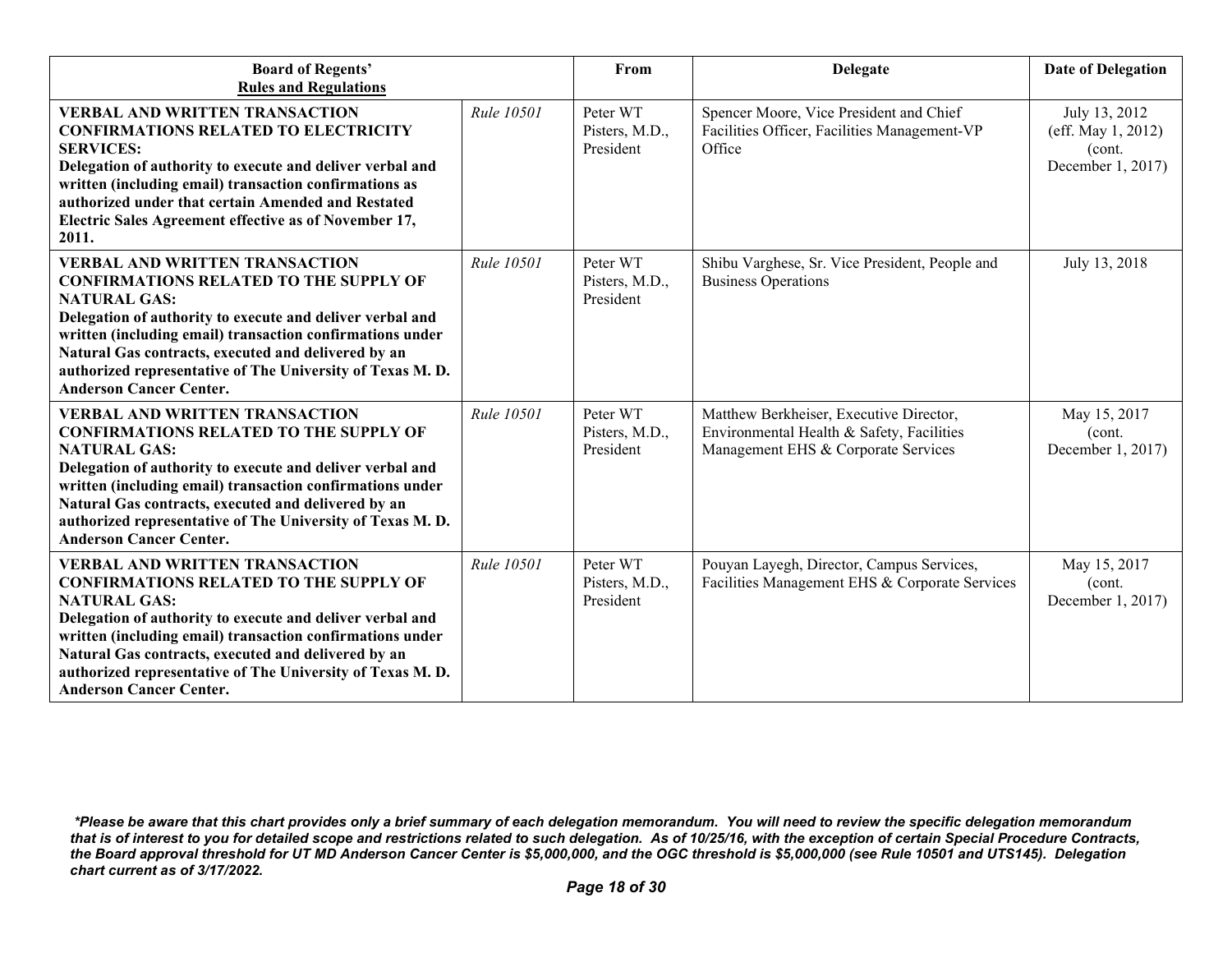| <b>Board of Regents'</b><br><b>Rules and Regulations</b>                                                                                                                                                                                                                                                                                                                                      |            | From                                    | Delegate                                                                                                            | <b>Date of Delegation</b>                      |
|-----------------------------------------------------------------------------------------------------------------------------------------------------------------------------------------------------------------------------------------------------------------------------------------------------------------------------------------------------------------------------------------------|------------|-----------------------------------------|---------------------------------------------------------------------------------------------------------------------|------------------------------------------------|
| <b>VERBAL AND WRITTEN TRANSACTION</b><br><b>CONFIRMATIONS RELATED TO THE SUPPLY OF</b><br><b>NATURAL GAS:</b><br>Delegation of authority to execute and deliver verbal and<br>written (including email) transaction confirmations under<br>Natural Gas contracts, executed and delivered by an<br>authorized representative of The University of Texas M.D.<br><b>Anderson Cancer Center.</b> | Rule 10501 | Peter WT<br>Pisters, M.D.,<br>President | Spencer Moore, Vice President and Chief<br>Facilities Officer                                                       | May 15, 2017<br>(cont.<br>December 1, 2017)    |
| STANDARD, FORM LICENSE AGREEMENTS:<br>Delegation of authority to execute standard, form license<br>agreements with a value of \$10,000 or less to allow MD<br>Anderson to use photographs, images, illustrations, video<br>clips, and graphic figures.                                                                                                                                        | Rule 10501 | Peter WT<br>Pisters, M.D.,<br>President | \$10,000 or less<br>Kellye B. Sanford, Program Manager,<br>Communications                                           | March 13, 2017<br>(cont.)<br>December 1, 2017) |
| <b>LIMITED LICENSES - EMPLOYEE AUTHORS, ETC.:</b><br>Delegation of authority to execute and deliver limited<br>licenses to employee authors and/or their publishers of<br>illustrations, figures and photos ("Visual Art") created by<br>MD Anderson graphic artists, illustrators and<br>photographers.                                                                                      | Rule 10501 | Peter WT<br>Pisters, M.D.,<br>President | Kellye B. Sanford, Program Manager,<br>Communications, Strategic Communications -<br><b>Creative Communications</b> | September 1, 2020                              |
| <b>LIMITED LICENSES - EMPLOYEE AUTHORS, ETC.:</b><br>Delegation of authority to execute and deliver limited<br>licenses to employee authors and/or their publishers of<br>illustrations, figures and photos ("Visual Art") created by<br>MD Anderson graphic artists, illustrators and<br>photographers.                                                                                      | Rule 10501 | Peter WT<br>Pisters, M.D.,<br>President | David M. Aten, Sr. Medical Illustrator, Strategic<br>Communications – Creative Communications                       | September 1, 2020                              |
| <b>LIMITED LICENSES - EMPLOYEE AUTHORS, ETC.:</b><br>Delegation of authority to execute and deliver limited<br>licenses to employee authors and/or their publishers of<br>illustrations, figures and photos ("Visual Art") created by<br>MD Anderson graphic artists, illustrators and<br>photographers.                                                                                      | Rule 10501 | Peter WT<br>Pisters, M.D.,<br>President | Jordan T. Pietz, Sr. Medical Illustrator, Strategic<br>Communications – Creative Communications                     | September 1, 2020                              |

*<sup>\*</sup>Please be aware that this chart provides only a brief summary of each delegation memorandum. You will need to review the specific delegation memorandum that is of interest to you for detailed scope and restrictions related to such delegation. As of 10/25/16, with the exception of certain Special Procedure Contracts, the Board approval threshold for UT MD Anderson Cancer Center is \$5,000,000, and the OGC threshold is \$5,000,000 (see Rule 10501 and UTS145). Delegation chart current as of 3/17/2022.*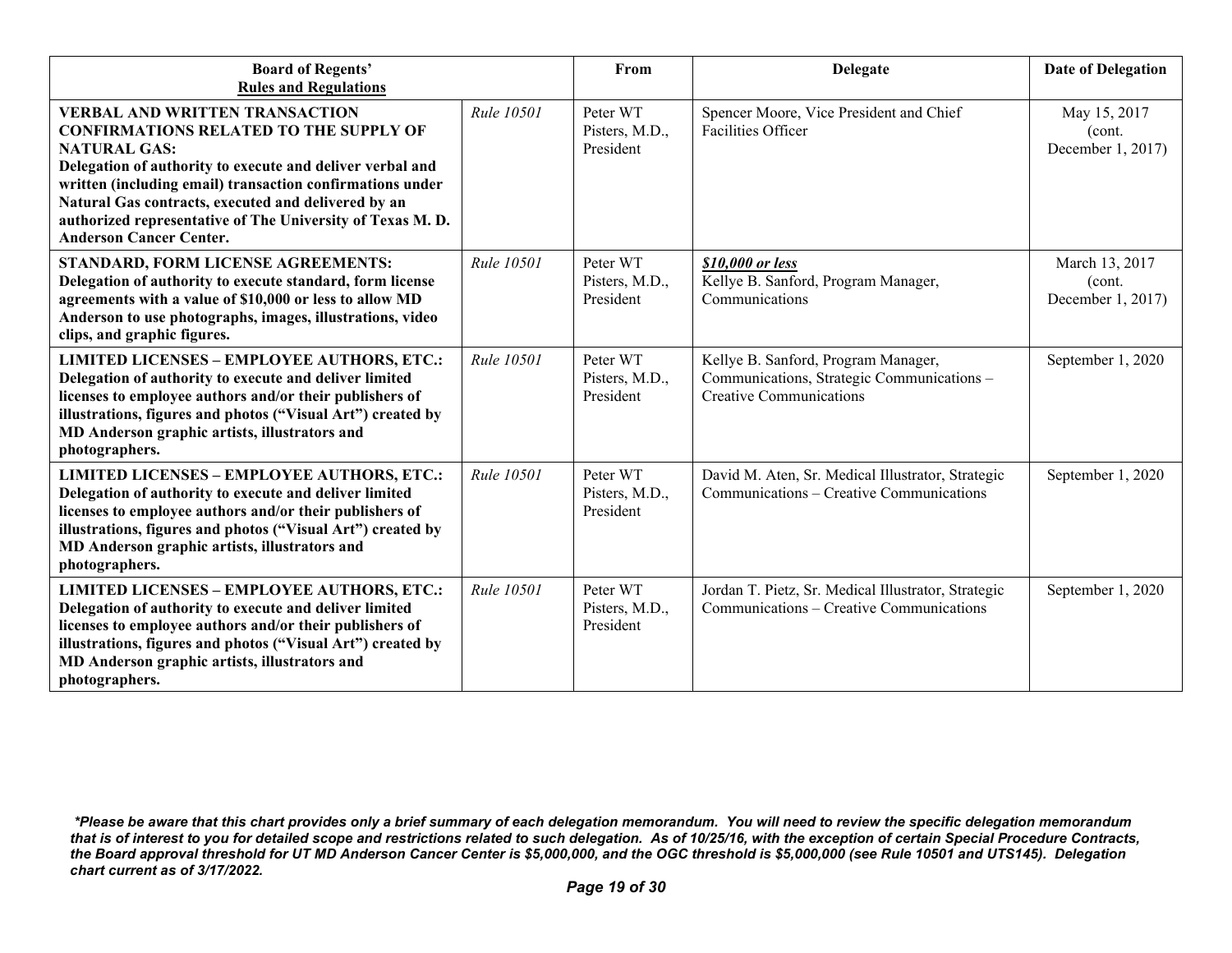| <b>Board of Regents'</b><br><b>Rules and Regulations</b>                                                                                                                                                                                                                                                                                                                                                                                                                                    |            | From                                    | <b>Delegate</b>                                                                                                                                                                                                                                                                                                      | <b>Date of Delegation</b>                      |
|---------------------------------------------------------------------------------------------------------------------------------------------------------------------------------------------------------------------------------------------------------------------------------------------------------------------------------------------------------------------------------------------------------------------------------------------------------------------------------------------|------------|-----------------------------------------|----------------------------------------------------------------------------------------------------------------------------------------------------------------------------------------------------------------------------------------------------------------------------------------------------------------------|------------------------------------------------|
| <b>LIMITED LICENSES - EMPLOYEE AUTHORS, ETC.:</b><br>Delegation of authority to execute and deliver limited<br>licenses to employee authors and/or their publishers of<br>illustrations, figures and photos ("Visual Art") created by<br>MD Anderson graphic artists, illustrators and<br>photographers.                                                                                                                                                                                    | Rule 10501 | Peter WT<br>Pisters, M.D.,<br>President | Christine K. Brown, Database Developer,<br>Epigenetics & Molecular Carcinogenesis                                                                                                                                                                                                                                    | March 13, 2017<br>(cont.<br>December 1, 2017)  |
| <b>LIMITED LICENSES - EMPLOYEE AUTHORS, ETC.:</b><br>Delegation of authority to execute and deliver limited<br>licenses to employee authors and/or their publishers of<br>illustrations, figures and photos ("Visual Art") created by<br>M.D. Anderson graphic artists, illustrators and<br>photographers.                                                                                                                                                                                  | Rule 10501 | Peter WT<br>Pisters, M.D.,<br>President | Joi K. Holcomb, Medical Illustrator, Department<br>of Epigenetics & Molecular Carcinogenesis                                                                                                                                                                                                                         | March 13, 2017<br>(cont.)<br>December 1, 2017) |
| <b>LIMITED LICENSES - EMPLOYEE AUTHORS, ETC.:</b><br>Delegation of authority to execute and deliver limited<br>licenses to employee authors and/or their publishers of<br>illustrations, figures and photos ("Visual Art") created by<br>M.D. Anderson graphic artists, illustrators and<br>photographers.                                                                                                                                                                                  | Rule 10501 | Peter WT<br>Pisters, M.D.,<br>President | Sharon R. Dent, Ph.D., Professor and Chair,<br>Epigenetics & Molecular Carcinogenesis                                                                                                                                                                                                                                | March 13, 2017<br>(cont.<br>December 1, 2017)  |
| <b>GLOBAL ACADEMIC PROGRAMS ("GAP")</b><br><b>AGREEMENTS:</b><br>Delegation of authority to execute and deliver Global<br><b>Academic Programs ("GAP:) Agreements, including, but</b><br>not limited to, Agreements of Cooperation, GAP Education<br>Program Agreements, and GAP Memoranda of<br>Understanding.                                                                                                                                                                             | Rule 10501 | Peter WT<br>Pisters, M.D.,<br>President | Michael E. Kupferman, M.D., Sr. Vice President,<br>Clinical and Academic Network Development<br>(To the extent required by institutional policy,<br>signature authority can be exercised only after<br><b>MD Anderson Legal Services Department has</b><br>reviewed and signified its approval of the<br>agreement.) | December 1, 2017                               |
| <b>EDUCATION SERVICES AGREEMENTS - SCHOOL</b><br>OF HEALTH PROFESSIONS:<br>Delegation of authority to execute and deliver School of<br>Health Professions' education services agreements,<br>including, but not limited to the following services:<br>(i) Teaching semester courses;<br>(ii) Thesis advisement;<br>(iii) Assistance with lab scanning sessions;<br>(iv) Assistance with grading for graduate and/or<br>undergraduate level courses; and or<br>(v) Other related agreements. | Rule 10501 | Peter WT<br>Pisters, M.D.,<br>President | Diane C. Bodurka, M.D., Chief Education &<br>Training Officer, Education & Training                                                                                                                                                                                                                                  | January 6, 2020                                |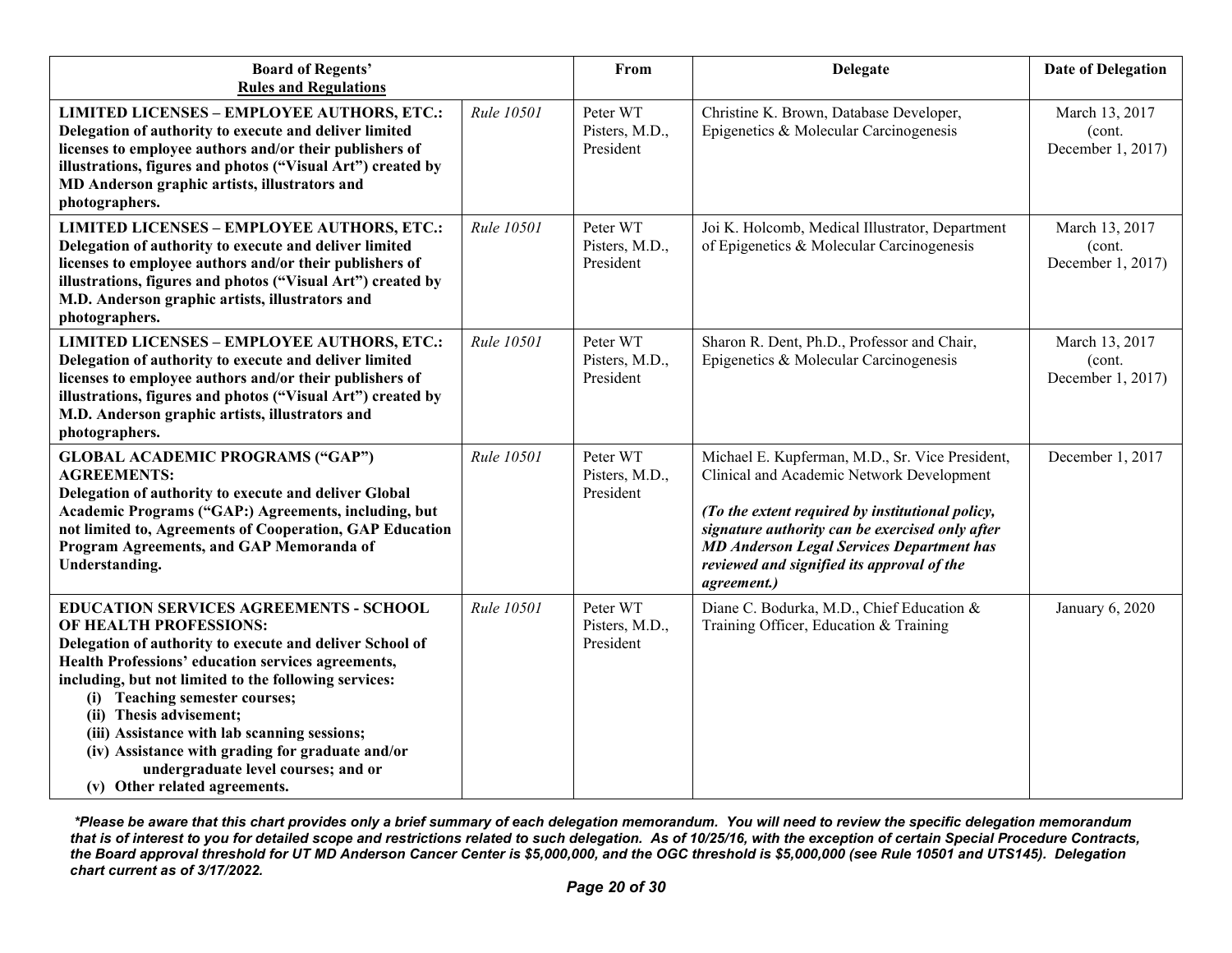| <b>Board of Regents'</b><br><b>Rules and Regulations</b>                                                                                                                                                                                                                                                                                                                                                                                                       |                   | From                                    | <b>Delegate</b>                                                                                                                                                                                                                                                                                               | <b>Date of Delegation</b>                      |
|----------------------------------------------------------------------------------------------------------------------------------------------------------------------------------------------------------------------------------------------------------------------------------------------------------------------------------------------------------------------------------------------------------------------------------------------------------------|-------------------|-----------------------------------------|---------------------------------------------------------------------------------------------------------------------------------------------------------------------------------------------------------------------------------------------------------------------------------------------------------------|------------------------------------------------|
| PRECEPTORSHIP AGREEMENTS:<br>Delegation of authority to execute and deliver<br>preceptorship agreements. To the extent required by<br>institutional policy, delegate may exercise signature<br>authority only after MD Anderson's Legal Services<br>Department has reviewed and signified its approval of the<br>agreement.                                                                                                                                    | <b>Rule 10501</b> | Peter WT<br>Pisters, M.D.,<br>President | Diane C. Bodurka, M.D., Vice President, Clinical<br>Education                                                                                                                                                                                                                                                 | February 6, 2018                               |
| <b>EDUCATION APPOINTMENT LETTER</b><br><b>AGREEMENTS:</b><br>Delegation of authority to execute and deliver education<br>appointment letter agreements for trainees at The<br><b>University of Texas MD Anderson Cancer Center.</b>                                                                                                                                                                                                                            | <b>Rule 10501</b> | Peter WT<br>Pisters, M.D.,<br>President | Diane C. Bodurka, M.D., Vice President, Clinical<br>Education                                                                                                                                                                                                                                                 | March 13, 2017<br>(cont.)<br>December 1, 2017) |
| <b>EDUCATION AGREEMENTS (EXCEPT GAP):</b><br>Delegation of authority to execute and deliver education<br>agreements, education appointment letter agreements for<br>trainees and students, contracts for education affiliations<br>and education experience programs (clinical and non-<br>clinical), and School of Health Professions' education<br>program agreements.<br>This delegation excludes Global Academic Programs<br>("GAP") education agreements. | <b>Rule 10501</b> | Peter WT<br>Pisters, M.D.,<br>President | Diane C. Bodurka, M.D., Vice President, Clinical<br>Education<br>(To the extent required by institutional policy,<br>signature authority can be exercised only after<br><b>MD Anderson Legal Services Department has</b><br>reviewed and signified its approval of the<br>agreement.)                         | December 1, 2017                               |
| <b>NURSE EDUCATION AGREEMENTS:</b><br>Delegation of authority to execute and deliver nurse<br>education affiliation agreements and nurse education<br>experience program agreements.                                                                                                                                                                                                                                                                           | <b>Rule 10501</b> | Peter WT<br>Pisters, M.D.,<br>President | Carol A. Porter, MPA, DNP, RN, Sr. Vice<br>President and Chief Nursing Officer<br>(To the extent required by institutional policy,<br>signature authority can be exercised only after<br><b>MD Anderson Legal Services Department has</b><br>reviewed and signified its approval of the<br><i>agreement.)</i> | December 1, 2017                               |

*<sup>\*</sup>Please be aware that this chart provides only a brief summary of each delegation memorandum. You will need to review the specific delegation memorandum that is of interest to you for detailed scope and restrictions related to such delegation. As of 10/25/16, with the exception of certain Special Procedure Contracts, the Board approval threshold for UT MD Anderson Cancer Center is \$5,000,000, and the OGC threshold is \$5,000,000 (see Rule 10501 and UTS145). Delegation chart current as of 3/17/2022.*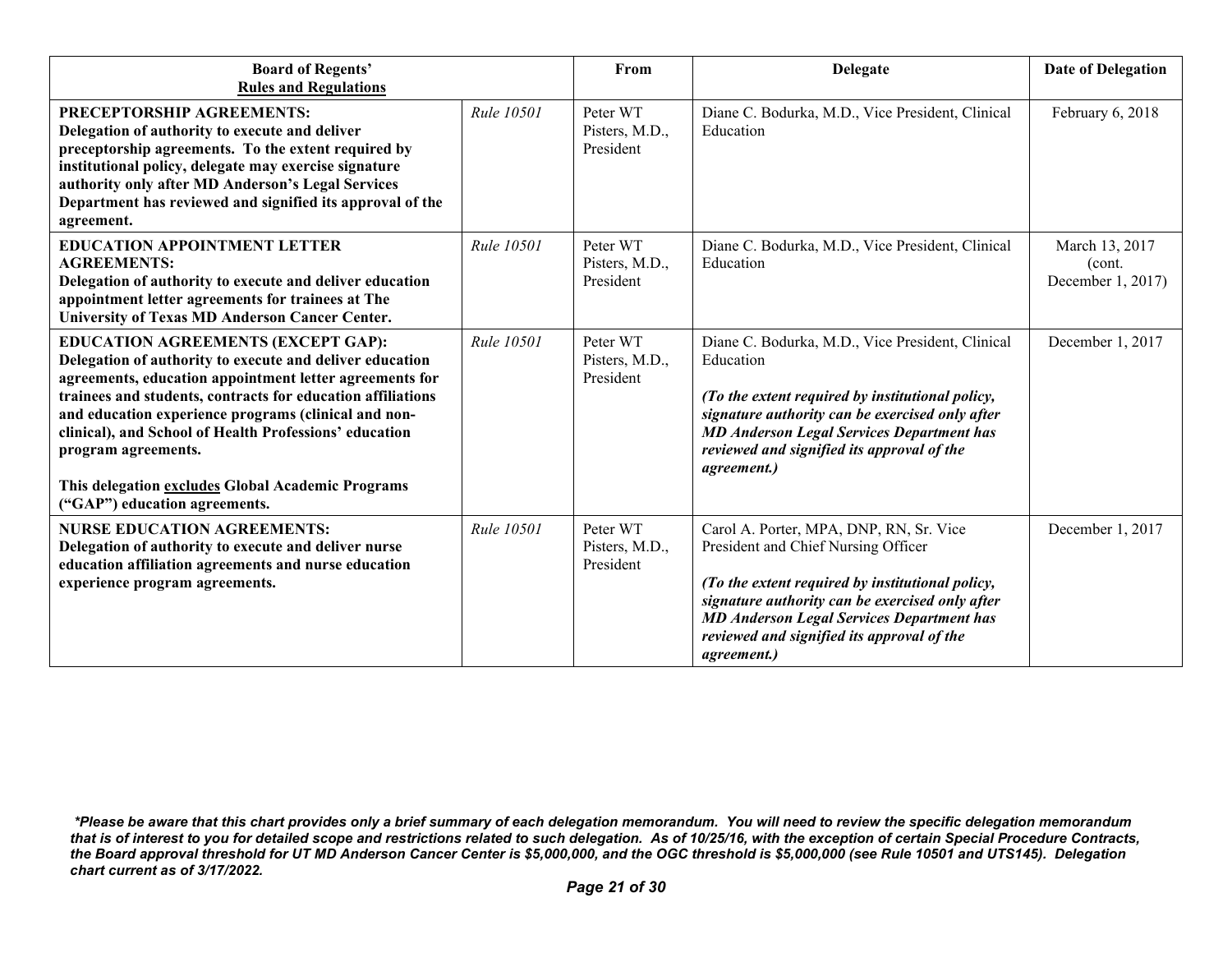| <b>Board of Regents'</b><br><b>Rules and Regulations</b>                                                                                                                                                                                                                                                                                                                                                                                                                                                                                                                                                                                                                                                                                                                                                   |            | From                                    | <b>Delegate</b>                                                                                   | <b>Date of Delegation</b>                     |
|------------------------------------------------------------------------------------------------------------------------------------------------------------------------------------------------------------------------------------------------------------------------------------------------------------------------------------------------------------------------------------------------------------------------------------------------------------------------------------------------------------------------------------------------------------------------------------------------------------------------------------------------------------------------------------------------------------------------------------------------------------------------------------------------------------|------------|-----------------------------------------|---------------------------------------------------------------------------------------------------|-----------------------------------------------|
| IRB AUTHORIZATION AGREEMENTS;<br><b>AGREEMENTS ESTABLISHING RELIANCE ON IRBS</b><br>OF RECORD FOR COLLABORATIVE RESEARCH;<br>OTHER RELATED CLINICAL RESEARCH FORMS<br><b>AND CERTIFICATIONS:</b><br>Delegation of authority to execute and deliver IRB<br>Authorization agreements and agreements establishing<br>reliance on IRBs of record for collaborative research,<br>including Individual Investigator Agreements, and other<br>related Clinical Research forms and certifications,<br>including, but not limited to: (i) Federal-wide Assurances;<br>(ii) IND Office - FDA forms 1571 and 3674; and (iii) NIH<br>Certifications for the Genomic Data Sharing Policy.                                                                                                                               | Rule 10501 | Peter WT<br>Pisters, M.D.,<br>President | Jennifer Litton, M.D., Vice President ad interim,<br>Clinical Research                            | March 26, 2020                                |
| <b>MANAGED CARE AGREEMENTS AND RELATED</b><br><b>CONTRACTS:</b><br>Delegation of authority to execute and deliver: 1) managed<br>care agreements with insurance companies; 2) transfer<br>agreements with outside facilities for the provision of<br>services to MD Anderson's patients that are not provided<br>at MD Anderson; 3) transfer agreements with outside<br>facilities for the provision of services to the outside<br>facilities; patients for care provided at MD Anderson; 4)<br>international agreements with international insurance<br>companies, embassies and other governmental authorities,<br>and foundations; 5) third party payor agreements; 6)<br>settlement agreements with health plans, third party<br>administrators and patients; and 7) spot (single case)<br>agreements. | Rule 10501 | Peter WT<br>Pisters, M.D.,<br>President | Brad L. Gibson, Vice President, Revenue Cycle &<br>Treasurer                                      | March 13, 2017<br>(cont.<br>December 1, 2017) |
| IACUC AUTHORIZATION AGREEMENTS AND<br><b>OTHER IACUC-RELATED AGREEMENTS:</b><br>Delegation of authority to execute and deliver Institutional<br>Animal Care and Use Committee (IACUC) Authorization<br>Agreements and any other agreements related to IACUC<br>activities on behalf of the Board.                                                                                                                                                                                                                                                                                                                                                                                                                                                                                                          | Rule 10501 | Peter WT<br>Pisters, M.D.,<br>President | Giulio Draetta, M.D., Ph.D., Sr. Vice President,<br>Discovery & Platforms, Therapeutics Discovery | February 18, 2019                             |
| VISITING SCIENTIST AGREEMENTS:<br>Delegation of authority to execute and deliver Visiting<br><b>Scientist Agreements.</b>                                                                                                                                                                                                                                                                                                                                                                                                                                                                                                                                                                                                                                                                                  | Rule 10501 | Peter WT<br>Pisters, M.D.,<br>President | Maureen K. Cagley, Vice President, Academic<br>Operations                                         | January 10, 2018                              |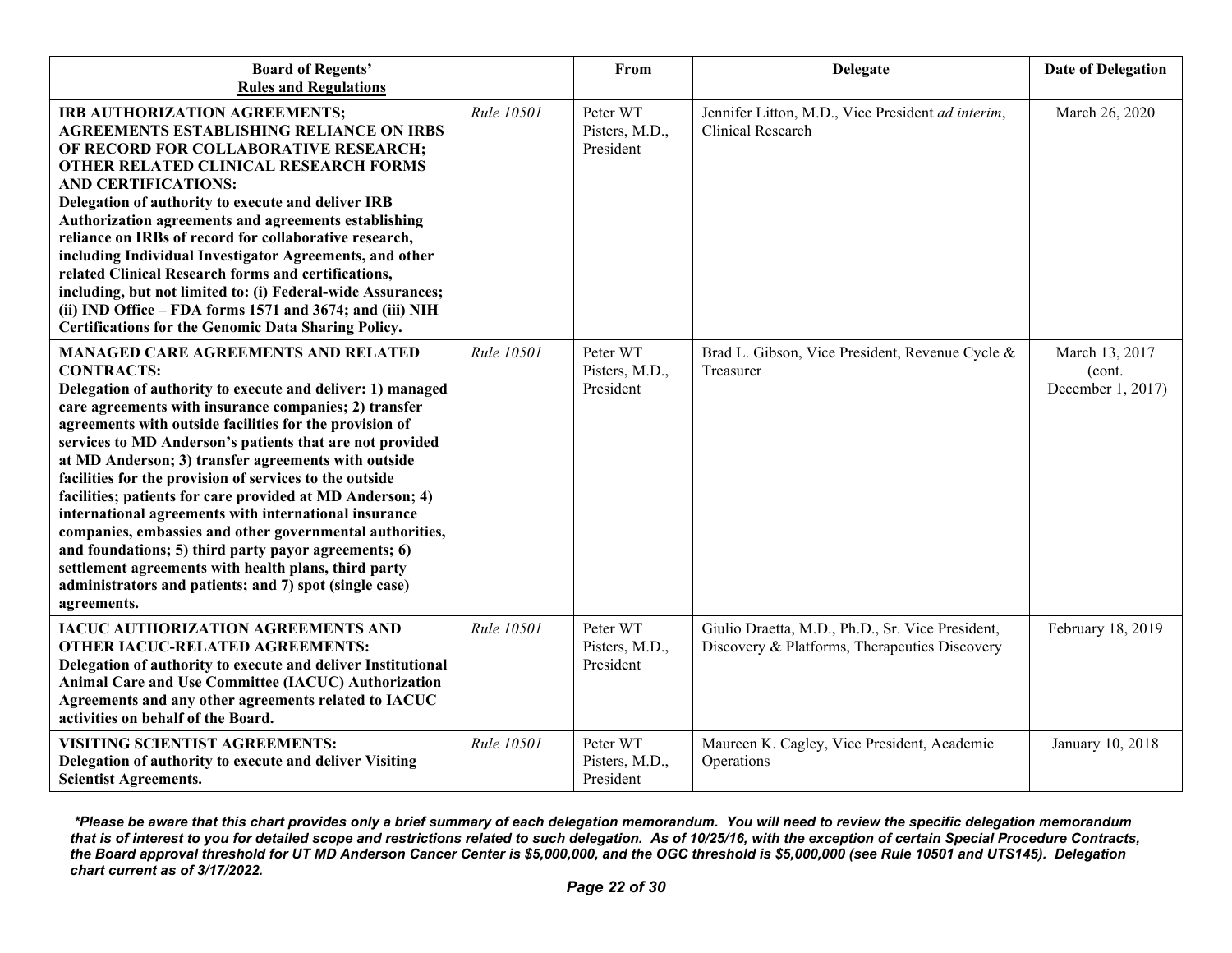| <b>Board of Regents'</b><br><b>Rules and Regulations</b>                                                                                                                                                                                                                                                                                                                                                                                                                          |                                                                           | From                                    | Delegate                                                                                     | <b>Date of Delegation</b>                         |
|-----------------------------------------------------------------------------------------------------------------------------------------------------------------------------------------------------------------------------------------------------------------------------------------------------------------------------------------------------------------------------------------------------------------------------------------------------------------------------------|---------------------------------------------------------------------------|-----------------------------------------|----------------------------------------------------------------------------------------------|---------------------------------------------------|
| <b>VISITING SCIENTIST AGREEMENTS:</b><br>Delegation of authority to execute and deliver Visiting<br><b>Scientist Agreements.</b>                                                                                                                                                                                                                                                                                                                                                  | Rule 10501                                                                | Peter WT<br>Pisters, M.D.,<br>President | Danna Kurtin, Ph.D., Associate Vice President,<br>Academic and Visa Administration           | December 19, 2016<br>(cont.)<br>December 1, 2017) |
| <b>PARKING AND TRAFFIC REGULATIONS - SOUTH</b><br><b>CAMPUS RESEARCH PARK:</b><br>Delegation of authority to establish parking and traffic<br>regulations on the South Campus Research Park.<br>Establishment of such parking and traffic regulations shall<br>be subject to the procedures currently in place for The<br>University of Texas Research Park Governance Council.                                                                                                   | Rule 80109,<br>Section 2;<br>Section 51.202<br>Texas<br>Education<br>Code | Peter WT<br>Pisters, M.D.,<br>President | Chris McKee, Senior Vice President, Strategy and<br><b>Business Development</b>              | October 1, 2018                                   |
| <b>AMENDMENTS TO PHARMACY PROVIDER</b><br><b>AGREEMENTS:</b><br>Delegation of authority to execute and deliver amendments<br>to existing Pharmacy Agreements, Credentialing<br><b>Questionnaires and Part D Enrollment Forms or other</b><br>similar documents related to Pharmacy Agreements. To<br>the extent required by institutional policy, may exercise<br>signature authority only after MD Anderson Legal<br>Services Department has reviewed and approved<br>agreement. | Rule 10501                                                                | Peter WT<br>Pisters, M.D.,<br>President | Ryan Roux, PharmD, Vice President, Pharmacy<br>ad interim, and Director, Pharmacy Operations | January 10, 2019                                  |
| <b>APPROVE INSTITUTIONAL RESEARCH (RES)</b><br><b>POLICIES:</b><br>Delegation of authority to approve all existing and future<br>institutional Research (RES) policies that are developed<br>and/or revised in accordance with MD Anderson's<br><b>Institutional Policy and Procedure Development and</b><br><b>Implementation Policy (ADM0158).</b>                                                                                                                              | Rule 10501,<br>Section 1.3;<br>Rule 20201;<br>ADM0158                     | Peter WT<br>Pisters, M.D.,<br>President | Guilio Draetta, M.D., Ph.D., Senior Vice<br>President, Chief Scientific Officer              | August 12, 2021                                   |
| APPROVE INSTITUTIONAL ACADEMIC (ACA)<br><b>POLICIES:</b><br>Delegation of authority to approve all existing and future<br>institutional Academic (ACA) policies that are developed<br>and/or revised in accordance with MD Anderson's<br><b>Institutional Policy and Procedure Development and</b><br><b>Implementation Policy (ADM0158).</b>                                                                                                                                     | Rule 10501,<br>Section 1.3;<br>Rule 20201;<br>ADM0158                     | Peter WT<br>Pisters, M.D.,<br>President | Carin Hagberg, M.D., Chief Academic Officer                                                  | August 12, 2021                                   |

*<sup>\*</sup>Please be aware that this chart provides only a brief summary of each delegation memorandum. You will need to review the specific delegation memorandum that is of interest to you for detailed scope and restrictions related to such delegation. As of 10/25/16, with the exception of certain Special Procedure Contracts, the Board approval threshold for UT MD Anderson Cancer Center is \$5,000,000, and the OGC threshold is \$5,000,000 (see Rule 10501 and UTS145). Delegation chart current as of 3/17/2022.*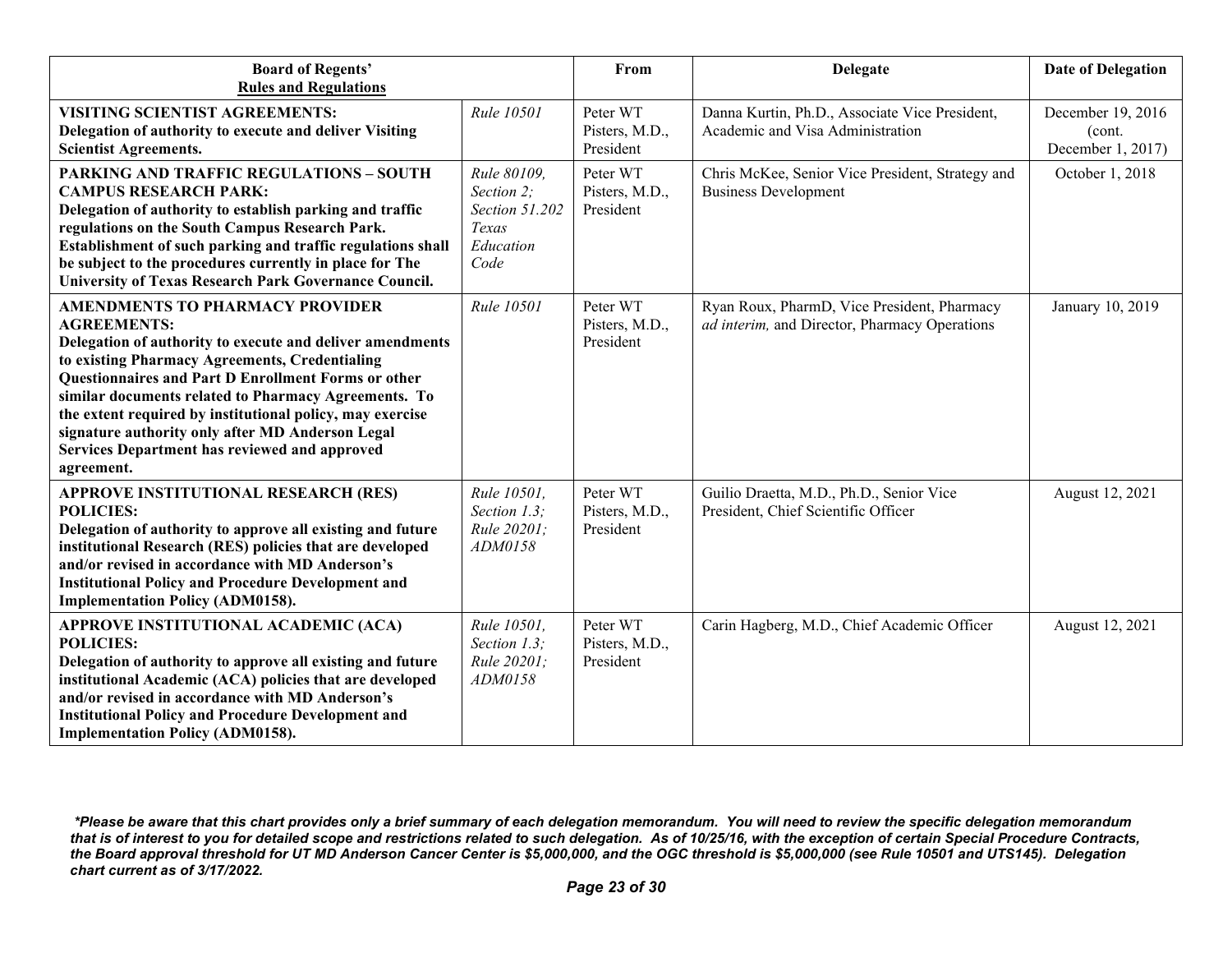| <b>Board of Regents'</b><br><b>Rules and Regulations</b>                                                                                                                                                                                                                                                                                                                                          |                                                                 | From                                    | <b>Delegate</b>                                                                                                       | <b>Date of Delegation</b>                     |  |
|---------------------------------------------------------------------------------------------------------------------------------------------------------------------------------------------------------------------------------------------------------------------------------------------------------------------------------------------------------------------------------------------------|-----------------------------------------------------------------|-----------------------------------------|-----------------------------------------------------------------------------------------------------------------------|-----------------------------------------------|--|
| APPROVE INSTITUTIONAL CLINICAL (CLN)<br><b>NURSING POLICIES:</b><br>Delegation of authority to approve all existing and future<br>institutional Clinical (CLN) - Nursing policies, unrelated to<br>Medical Staff policies, that are developed and/or revised in<br>accordance with MD Anderson's Institutional Policy and<br><b>Procedure Development and Implementation Policy</b><br>(ADM0158). | Rule 10501.<br>Section 1.3;<br>Rule 20201;<br>ADM0158           | Peter WT<br>Pisters, M.D.,<br>President | Rosanna D. Morris, Chief Operating Officer                                                                            | August 12, 2021                               |  |
| APPROVE INSTITUTIONAL ADMINISTRATION<br>(ADM) POLICIES:<br>Delegation of authority to approve all existing and future<br>institutional Administration (ADM) policies, unrelated to<br>Medical Staff policies, that are developed and/or revised in<br>accordance with MD Anderson's Institutional Policy and<br><b>Procedure Development and Implementation Policy</b><br>(ADM0158).              | Rule 10501,<br>Section 1.3:<br><i>Rule 20201:</i><br>ADM0158    | Peter WT<br>Pisters, M.D.,<br>President | Shibu Varghese, Senior Vice President, People,<br>Culture & Infrastructure                                            | August 12, 2021                               |  |
| <b>APPROVE INSTITUTIONAL POLICIES:</b><br>Delegation of authority to approve all existing and future<br>institutional policies that are developed and/or revised in<br>accordance with MD Anderson's Institutional Policy and<br><b>Procedure Development and Implementation Policy</b><br>(ADM0158).                                                                                             | Rule 10501.<br>Section $1.3$ ;<br><i>Rule 20201:</i><br>ADM0158 | Peter WT<br>Pisters, M.D.,<br>President | Maggie Newell, M.B.A., Associate Director,<br>Institutional Compliance - Education, Outreach<br>and Policy Governance | April 11, 2017<br>(cont. December 1,<br>2017) |  |
| DELEGATIONS OF AUTHORITY FROM THE UNIVERSITY OF TEXAS SYSTEM ADMINISTRATION<br>TO THE UNIVERSITY OF TEXAS MD ANDERSON CANCER CENTER                                                                                                                                                                                                                                                               |                                                                 |                                         |                                                                                                                       |                                               |  |

*<sup>\*</sup>Please be aware that this chart provides only a brief summary of each delegation memorandum. You will need to review the specific delegation memorandum that is of interest to you for detailed scope and restrictions related to such delegation. As of 10/25/16, with the exception of certain Special Procedure Contracts, the Board approval threshold for UT MD Anderson Cancer Center is \$5,000,000, and the OGC threshold is \$5,000,000 (see Rule 10501 and UTS145). Delegation chart current as of 3/17/2022.*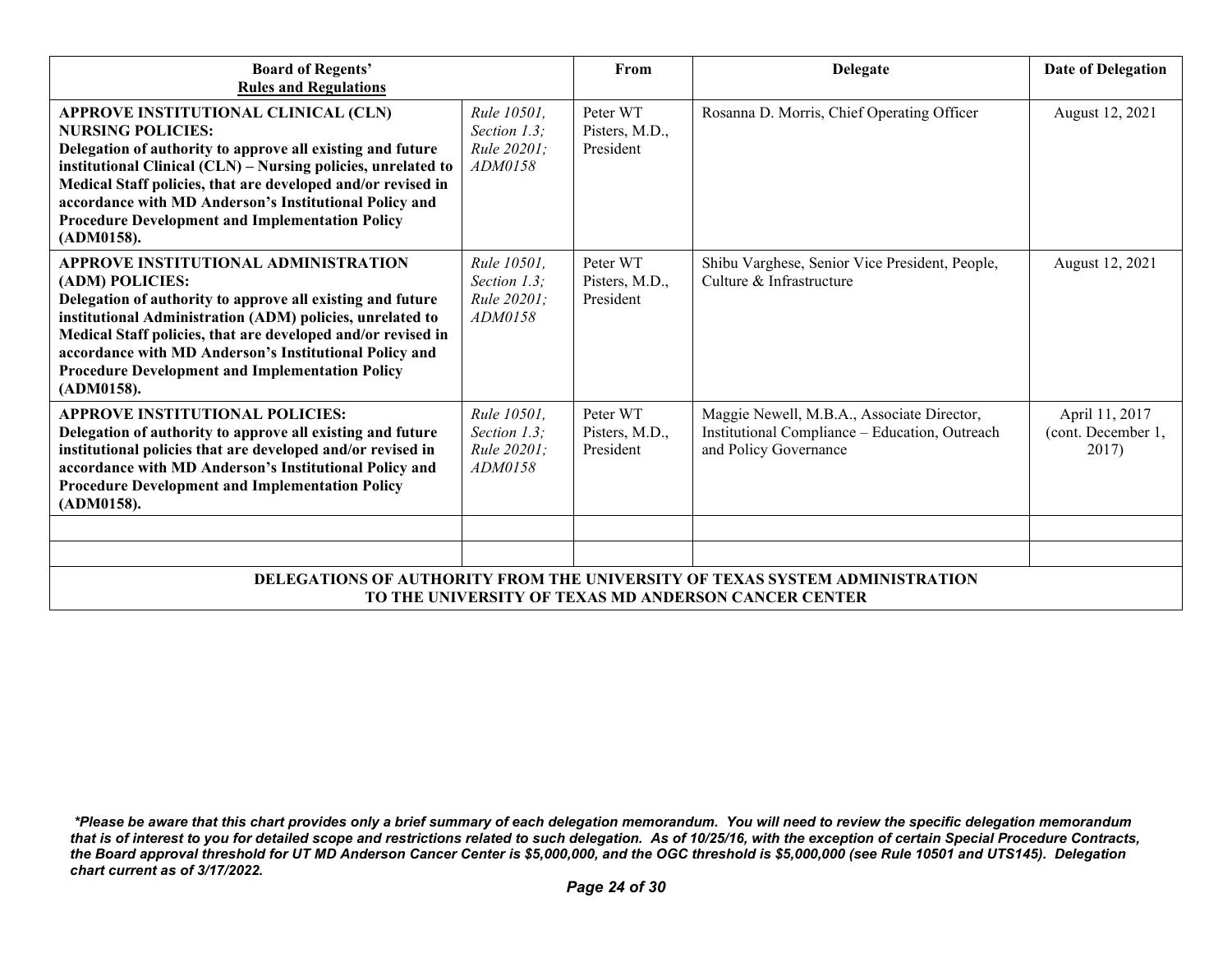| <b>Board of Regents'</b><br><b>Rules and Regulations</b>                                                                                                                                                                                                                                                                                                                                                                                                                                                                                                                                                                                                              |                                   | From                                                                               | Delegate                                                                                                                                                                       | <b>Date of Delegation</b>                     |
|-----------------------------------------------------------------------------------------------------------------------------------------------------------------------------------------------------------------------------------------------------------------------------------------------------------------------------------------------------------------------------------------------------------------------------------------------------------------------------------------------------------------------------------------------------------------------------------------------------------------------------------------------------------------------|-----------------------------------|------------------------------------------------------------------------------------|--------------------------------------------------------------------------------------------------------------------------------------------------------------------------------|-----------------------------------------------|
| <b>TMC3 ESCROW ACTIVITIES:</b><br><b>MDACC: Delegation of authority to administer, execute</b><br>and deliver on behalf of UTMDACC, the TMC3-related<br>construction escrow agreement, including ancillary<br>documents thereto, and the operating escrow agreement,<br>including ancillary documents thereto.<br>UTHSCH: Delegation of authority to administer, execute<br>and deliver on behalf of UTHSCH, the TMC3-related<br>construction escrow agreement, including ancillary<br>documents thereto, and the operating escrow agreement,<br>including ancillary documents thereto, and the operating<br>escrow agreement, including ancillary documents thereto. | <i>Rule 10501.</i><br>Section 1.3 | James B.<br>Milliken,<br>Chancellor                                                | Chief Business Officer and Chief Treasury<br>Officer, UT M.D. Anderson Cancer Center<br>Chief Business Officer and Chief Treasury<br>Officer, UT Health Science Center-Houston | December 10, 2020                             |
| <b>HOLIDAY SCHEDULE:</b><br>Delegation of authority to approve annually the holiday<br>schedule for the respective institutions.                                                                                                                                                                                                                                                                                                                                                                                                                                                                                                                                      | <i>Rule 30201,</i><br>Section 1   | Jonathan Pruitt,<br>Executive Vice<br>Chancellor for<br><b>Business</b><br>Affairs | Presidents, The University of Texas                                                                                                                                            | September 1, 2010<br>(cont. March 1,<br>2022) |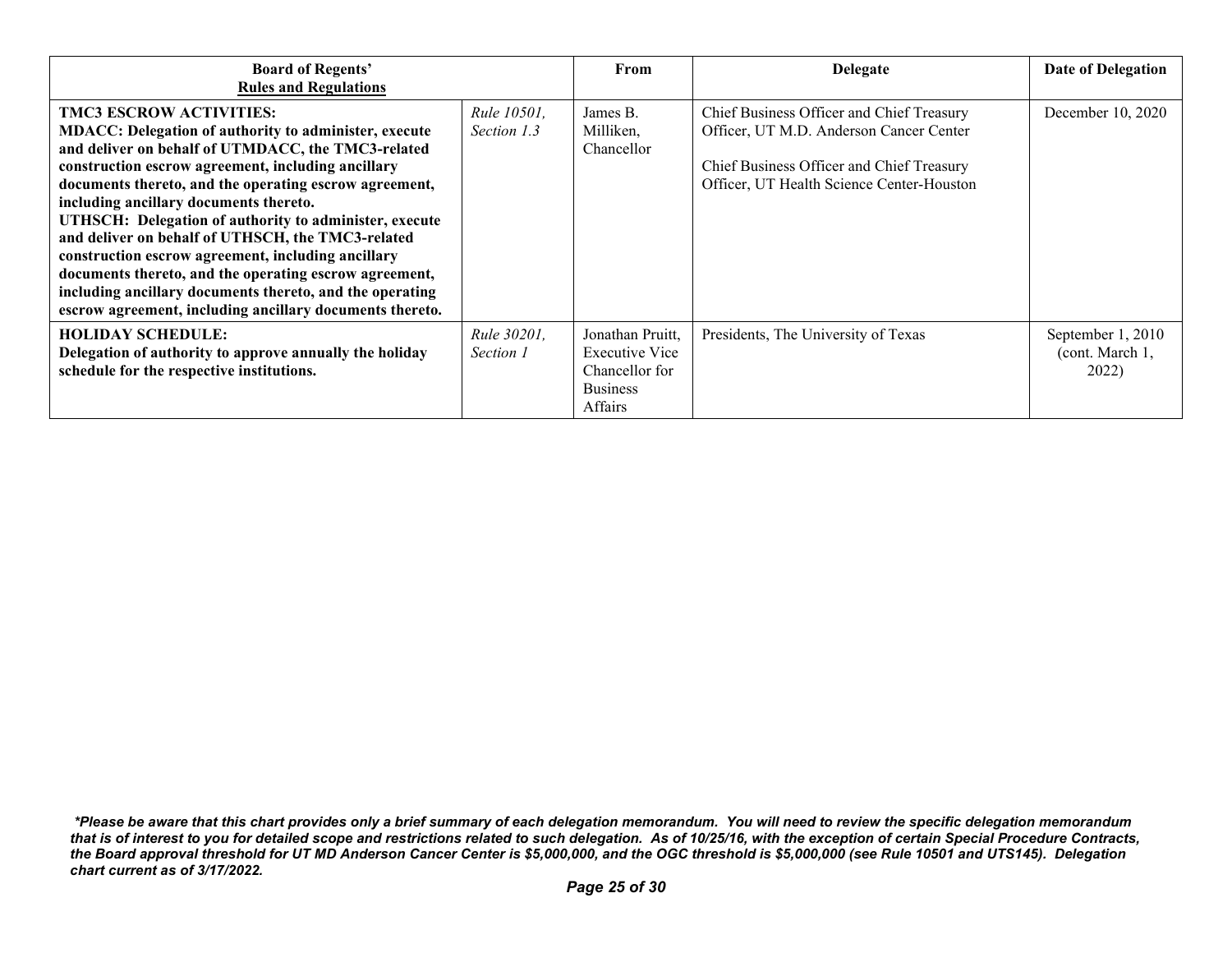| <b>Board of Regents'</b><br><b>Rules and Regulations</b>                                                                                                                                                                                                                                                                                                                                                                                                                                                                          |                                  | From                                                                                      | <b>Delegate</b>                                                      | <b>Date of Delegation</b>                      |
|-----------------------------------------------------------------------------------------------------------------------------------------------------------------------------------------------------------------------------------------------------------------------------------------------------------------------------------------------------------------------------------------------------------------------------------------------------------------------------------------------------------------------------------|----------------------------------|-------------------------------------------------------------------------------------------|----------------------------------------------------------------------|------------------------------------------------|
| <b>REAL ESTATE SERVICE AGREEMENTS:</b><br>Delegation of authority to execute and deliver Real Estate<br>Service Agreements, subject to the following conditions<br>and limitations:<br>(i) The aggregate term of the agreement is 5 years or less;                                                                                                                                                                                                                                                                                | Rule 70301;<br><i>Rule 10501</i> | Jonathan Pruitt,<br><b>Executive Vice</b><br>Chancellor for<br><b>Business</b><br>Affairs | Director, Real Estate Services, U. T. M.D.<br>Anderson Cancer Center | September 15, 2020<br>(cont. March 1,<br>2022) |
| (ii) The contract has a total cost or monetary value less<br>than \$1,000,000, provided it is not contracted under a<br>multi-institutional, indefinite quantity master services<br>agreement;                                                                                                                                                                                                                                                                                                                                    |                                  |                                                                                           |                                                                      |                                                |
| (iii) If the contract is a component of a multi-institutional,<br>indefinite quantity master services agreement, then the<br>authority granted is for the lesser of up to 25% of the total<br>maximum contractual amount, or 25% of the total amount<br>authorized by the Board of Regents. Otherwise, delegate<br>may authorize additional expenditure under a multi-<br>institutional, indefinite quantity master services agreement<br>only with the prior written consent of the Executive<br><b>Director of Real Estate.</b> |                                  |                                                                                           |                                                                      |                                                |
| (iv) The contract otherwise complies with applicable law,<br>Regents' Rules and Regulations, applicable U.T. System<br>policies.                                                                                                                                                                                                                                                                                                                                                                                                  |                                  |                                                                                           |                                                                      |                                                |
| (v) The contract was procured in a manner complying with<br>all applicable law, Regents' Rules and Regulations,<br>applicable U.T. System policies, and institutional<br>procurement regulations, guidelines and practices.                                                                                                                                                                                                                                                                                                       |                                  |                                                                                           |                                                                      |                                                |

*<sup>\*</sup>Please be aware that this chart provides only a brief summary of each delegation memorandum. You will need to review the specific delegation memorandum that is of interest to you for detailed scope and restrictions related to such delegation. As of 10/25/16, with the exception of certain Special Procedure Contracts, the Board approval threshold for UT MD Anderson Cancer Center is \$5,000,000, and the OGC threshold is \$5,000,000 (see Rule 10501 and UTS145). Delegation chart current as of 3/17/2022.*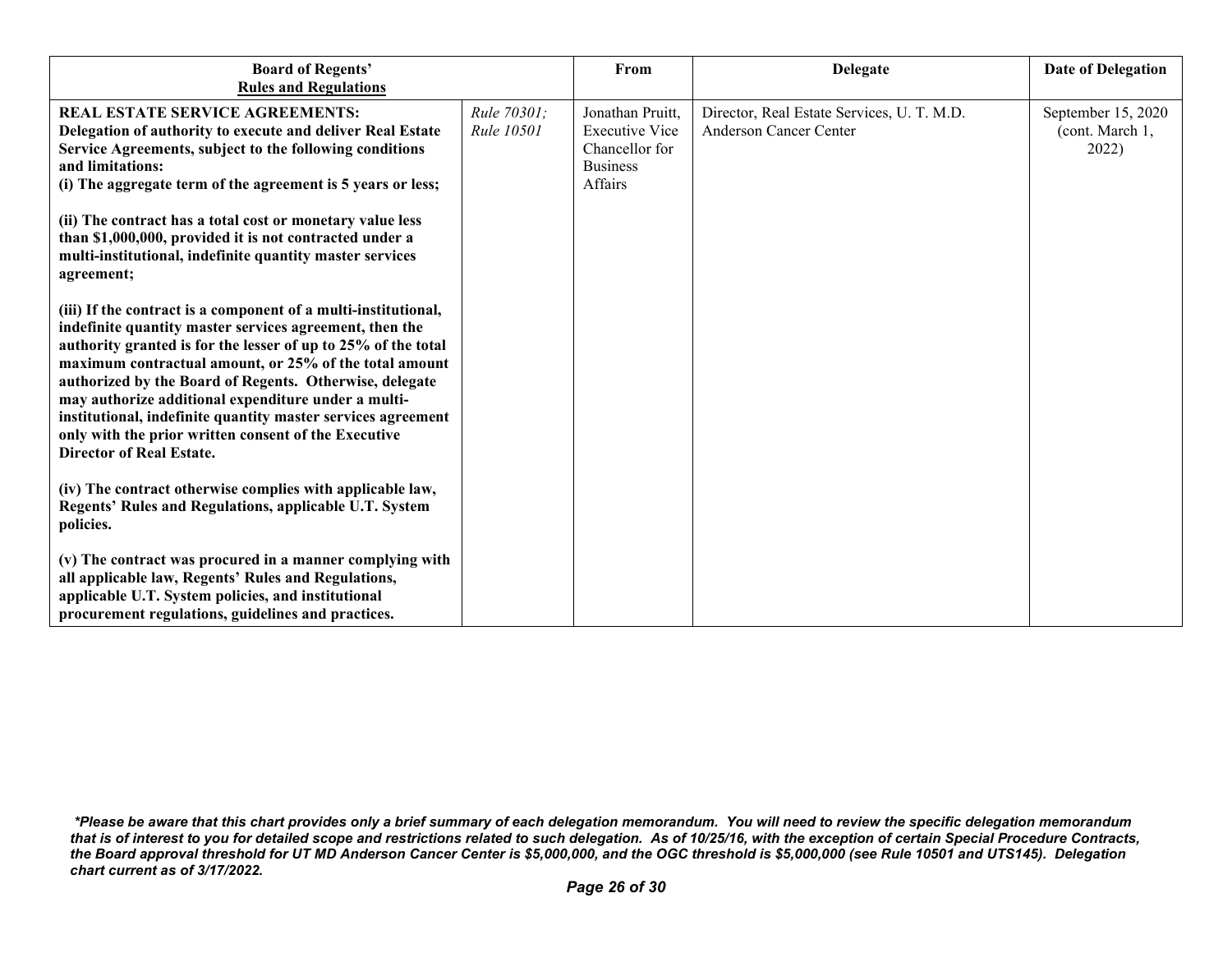| <b>Board of Regents'</b><br><b>Rules and Regulations</b>                                                                                                                                                                                                                                                                                                                                                                                                                                                                                                                                                                                                                                                                                                                                   |                                                                                                               | From                                                                                      | <b>Delegate</b>                                                                                                                                                             | <b>Date of Delegation</b>                      |
|--------------------------------------------------------------------------------------------------------------------------------------------------------------------------------------------------------------------------------------------------------------------------------------------------------------------------------------------------------------------------------------------------------------------------------------------------------------------------------------------------------------------------------------------------------------------------------------------------------------------------------------------------------------------------------------------------------------------------------------------------------------------------------------------|---------------------------------------------------------------------------------------------------------------|-------------------------------------------------------------------------------------------|-----------------------------------------------------------------------------------------------------------------------------------------------------------------------------|------------------------------------------------|
| <b>LANDLORD'S OR LICENSOR'S CONSENT TO</b><br><b>MODIFICATION OF EXISTING</b><br>TELECOMMUNICATIONS EQUIPMENT NOT<br><b>INVOLVING THE ADDITION OF EQUIPMENT:</b><br>Delegation of authority to execute and deliver Landlord's<br>or Licensor's Consent to Modification of Existing<br><b>Telecommunications Equipment. Delegate shall use</b><br>without material change the template letter, in conformity<br>with the instructions attached thereto, currently approved<br>by the U.T. System Office of General Counsel (OGC), or<br>such subsequent template letter and accompanying<br>instructions that may be approved by OGC.<br>This delegation is expressly limited to the consent to<br>modify existing telecommunications equipment not<br>involving the addition of equipment. | Rule 70301,<br>Section 4.3;<br>Rule 10501;<br>UTS 126;<br>Article III,<br>Section 51<br>Texas<br>Constitution | Jonathan Pruitt,<br><b>Executive Vice</b><br>Chancellor for<br><b>Business</b><br>Affairs | Chief Business Officer, U. T. M.D. Anderson<br>Cancer Center<br>Vice President and Chief Facilities Officer,<br>Facilities Management, U. T. M.D. Anderson<br>Cancer Center | September 15, 2020<br>(cont. March 1,<br>2022) |
| <b>CAMPUS LEASES - UT M.D. ANDERSON CANCER</b><br><b>CENTER:</b><br>Delegation of authority to execute and deliver campus<br>office leases. (See delegation memo for defined terms,<br>conditions and limitations.)                                                                                                                                                                                                                                                                                                                                                                                                                                                                                                                                                                        | Rule 70301;<br><i>Rule 10501;</i><br>UTS 126;<br>Article III,<br>Section 51<br>Texas<br>Constitution          | Jonathan Pruitt,<br><b>Executive Vice</b><br>Chancellor for<br><b>Business</b><br>Affairs | Chief Business Officer, U. T. M.D. Anderson<br>Cancer Center<br>Senior Vice President, Strategy and Business<br>Development, U. T. M.D. Anderson Cancer<br>Center           | September 15, 2020<br>(cont. March 1,<br>2022) |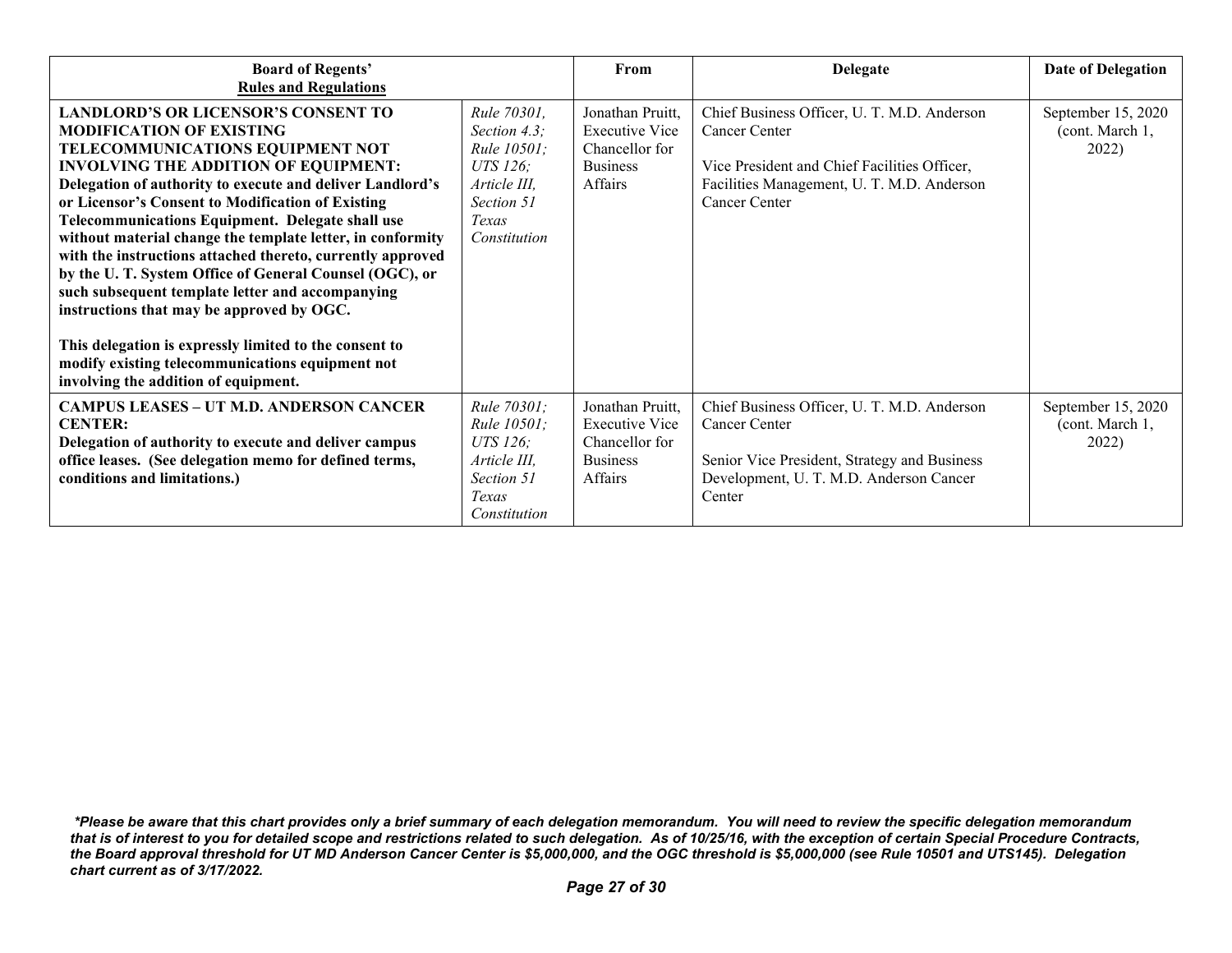| <b>Board of Regents'</b><br><b>Rules and Regulations</b>                                                                                                                                                                                                                                                                                                                                                                                                                                                                                                                                                                                                                                                                                                                                                                                                                                                                                                                                                                                                                                                                                                                                                                                                                                      |                                                                            | From                                                                     | <b>Delegate</b>                                                                                                                                                                        | <b>Date of Delegation</b> |
|-----------------------------------------------------------------------------------------------------------------------------------------------------------------------------------------------------------------------------------------------------------------------------------------------------------------------------------------------------------------------------------------------------------------------------------------------------------------------------------------------------------------------------------------------------------------------------------------------------------------------------------------------------------------------------------------------------------------------------------------------------------------------------------------------------------------------------------------------------------------------------------------------------------------------------------------------------------------------------------------------------------------------------------------------------------------------------------------------------------------------------------------------------------------------------------------------------------------------------------------------------------------------------------------------|----------------------------------------------------------------------------|--------------------------------------------------------------------------|----------------------------------------------------------------------------------------------------------------------------------------------------------------------------------------|---------------------------|
| TRADEMARK LICENSE AGREEMENTS (MDACC):<br>Delegation of authority to execute and deliver trademark<br>license agreements related to Board-owned trademarks, so<br>long as all such agreements include all of the elements that<br>M. D. Anderson's Legal Services Department deems<br>necessary to protect the licensed Board-owned trademarks.<br>Suggested elements include (1) the grant clause posted<br>online or a grant clause substantially similar to that grant<br>clause, (2) a statement making the license subject to the<br><b>Trademark License Agreement Terms and Conditions</b><br>posted online or to terms that provide similar protections<br>for Board-owned trademarks, and (3) a Trademark<br>Schedule or something similar showing the exact mark or<br>marks being licensed and indicating how these marks are<br>to appear (including color, capitalization, typesetting, and<br>any other distinguishing features of the included marks).<br>Regardless of whether M. D. Anderson enters into a<br>written license agreement or orally authorizes the use of<br>Board-owned trademarks as a nominative fair use, M.D.<br>Anderson must ensure proper monitoring of each licensee<br>to confirm the licensee is using the licensed trademarks<br>only as permitted. | Rule 10501;<br>Rule 90101,<br>Sects. 15.1<br>and $15.3$ ;<br><b>UTS125</b> | Daniel H.<br>Sharphorn,<br>Vice-<br>Chancellor and<br>General<br>Counsel | President Peter WT Pisters, M.D.<br>Senior Vice President and Chief Financial Officer<br>Omer Sultan<br>Senior Vice President, Strategy & Business<br>Development Christopher H. McKee | October 4, 2021           |
| Ratifies all prior and ongoing trademark license<br>agreements M. D. Anderson has entered into, regardless of<br>which M. D. Anderson executive signed the agreement, so<br>long as M. D. Anderson's Legal Services Department<br>reviewed and approved the trademark license agreement.                                                                                                                                                                                                                                                                                                                                                                                                                                                                                                                                                                                                                                                                                                                                                                                                                                                                                                                                                                                                      |                                                                            |                                                                          |                                                                                                                                                                                        |                           |
| Except for agreements that authorize a nominative fair use<br>of Board-owned trademarks, all trademark license<br>agreements in excess of M. D. Anderson's local contracting<br>authority must be reviewed and processed as outlined in<br>UT System Policy 125.                                                                                                                                                                                                                                                                                                                                                                                                                                                                                                                                                                                                                                                                                                                                                                                                                                                                                                                                                                                                                              |                                                                            |                                                                          |                                                                                                                                                                                        |                           |

*<sup>\*</sup>Please be aware that this chart provides only a brief summary of each delegation memorandum. You will need to review the specific delegation memorandum that is of interest to you for detailed scope and restrictions related to such delegation. As of 10/25/16, with the exception of certain Special Procedure Contracts, the Board approval threshold for UT MD Anderson Cancer Center is \$5,000,000, and the OGC threshold is \$5,000,000 (see Rule 10501 and UTS145). Delegation chart current as of 3/17/2022.*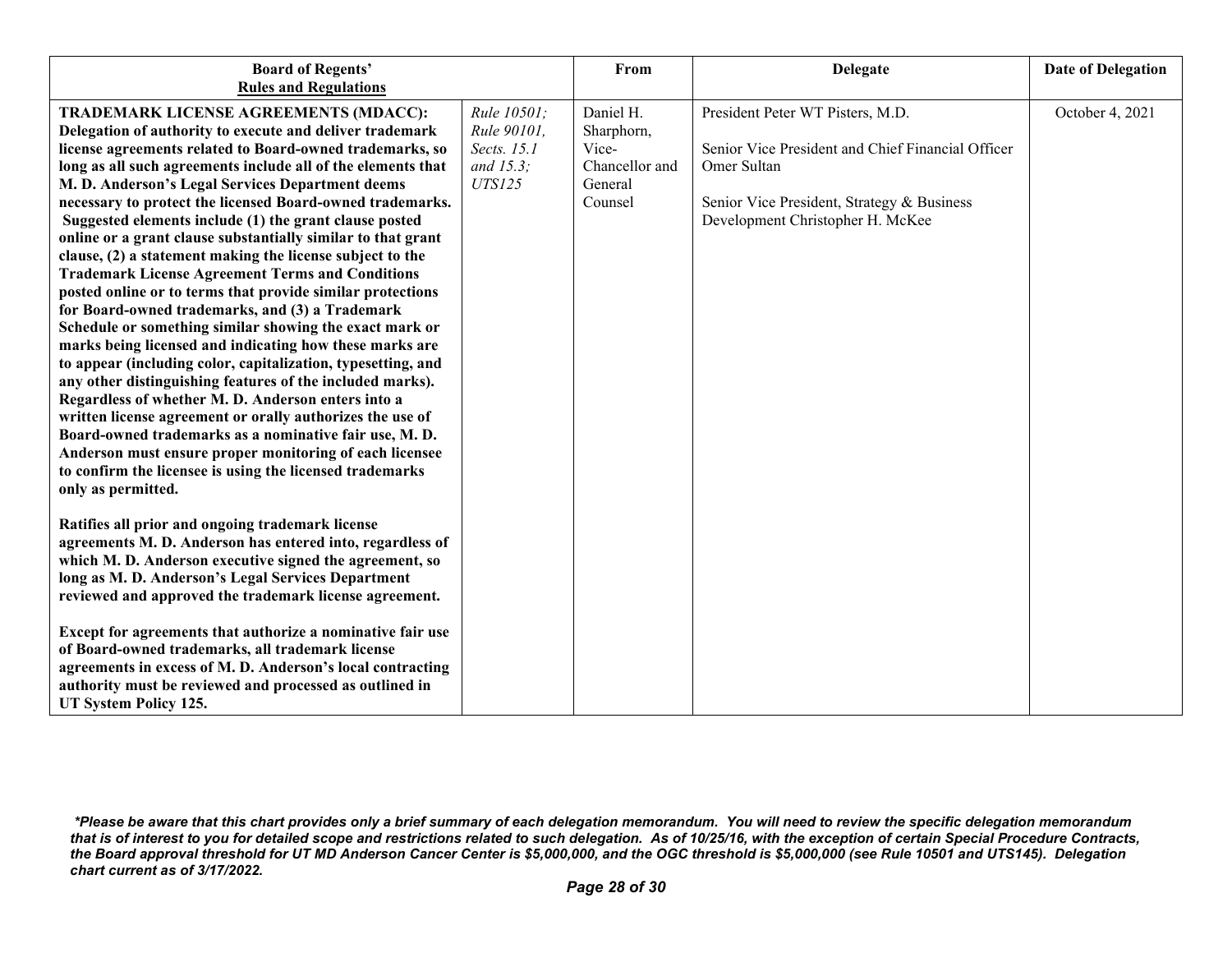| <b>Board of Regents'</b><br><b>Rules and Regulations</b>                                                                                                                                                                                                                                                                                                                                                                           |                                                           | From                                                                     | <b>Delegate</b>                                                                                                                                             | <b>Date of Delegation</b> |
|------------------------------------------------------------------------------------------------------------------------------------------------------------------------------------------------------------------------------------------------------------------------------------------------------------------------------------------------------------------------------------------------------------------------------------|-----------------------------------------------------------|--------------------------------------------------------------------------|-------------------------------------------------------------------------------------------------------------------------------------------------------------|---------------------------|
| <b>LEGAL DOCUMENTS RELATED TO BOARD-OWNED</b><br><b>TRADEMARKS:</b><br>Delegation of authority to execute and deliver, on behalf of<br>the Board of Regents, other legal documents related to<br>Board-owned trademarks, including applications,<br>declarations, affidavits, statements of use, statements of<br>incontestability, renewals, disclaimers, powers of attorney,<br>and other such documents relating to trademarks. | Rule 10501:<br>Rule 90101.<br>Sections 15.1<br>and $15.3$ | Daniel H.<br>Sharphorn,<br>Vice-<br>Chancellor and<br>General<br>Counsel | Allyson H. Kinzel, Senior Vice President, Legal &<br>Regulatory Affairs, The University of Texas M. D.<br><b>Anderson Cancer Center</b>                     | January 1, 2021           |
| LEGAL DOCUMENTS RELATED TO BOARD-OWNED<br><b>TRADEMARKS:</b><br>Delegation of authority to execute and deliver, on behalf of<br>the Board of Regents, legal documents related to Board-<br>owned trademarks, including applications, declarations,<br>affidavits, statements of use, statements of incontestability,<br>renewals, disclaimers, powers of attorney, and other such<br>documents relating to trademarks.             | Rule 10501;<br>Rule 90101.<br>Sections 15.1<br>and $15.3$ | Daniel H.<br>Sharphorn,<br>Vice-<br>Chancellor and<br>General<br>Counsel | Daniel E. Gospin, Vice President, Chief Legal<br>Officer, The University of Texas M. D. Anderson<br>Cancer Center                                           | January 1, 2021           |
| SETTLEMENT OF DISPUTES (M.D. ANDERSON):<br>Delegation of authority to execute and deliver agreements<br>settling claims, disputes, or litigation of \$50,000 or less that<br>impact only M. D. Anderson and no other UT institutions.                                                                                                                                                                                              | Rule 10501                                                | Daniel H.<br>Sharphorn,<br>Vice-<br>Chancellor and<br>General<br>Counsel | \$50,000 or less<br>Allyson H. Kinzel, Senior Vice President, Legal &<br>Regulatory Affairs, The University of Texas M. D.<br><b>Anderson Cancer Center</b> | January 1, 2021           |
| SETTLEMENT OF DISPUTES (M.D. ANDERSON):<br>Delegation of authority to execute and deliver agreements<br>settling claims, disputes, or litigation of \$50,000 or less,<br>that impact only M. D. Anderson and no other UT<br>institutions.                                                                                                                                                                                          | Rule 10501                                                | Daniel H.<br>Sharphorn,<br>Vice-<br>Chancellor and<br>General<br>Counsel | \$50,000 or less<br>Daniel E. Gospin, Vice President, Chief Legal<br>Officer, The University of Texas M. D. Anderson<br>Cancer Center                       | January 1, 2021           |
| <b>INVOICES AND PAYMENTS FOR OUTSIDE</b><br><b>COUNSEL SERVICES:</b><br>Delegation of authority and responsibility to submit to the<br>Texas Attorney General the invoices required by SB1370<br>$(86R-2019).$                                                                                                                                                                                                                     | SB1370<br>$(2019)$ ; Rule<br>10501, Sects.<br>2.1 and 2.8 | Daniel H.<br>Sharphorn,<br>Vice-<br>Chancellor and<br>General<br>Counsel | Daniel E. Gospin, Vice President, Chief Legal<br>Officer, U. T. M. D. Anderson Cancer Center                                                                | January 1, 2021           |

*<sup>\*</sup>Please be aware that this chart provides only a brief summary of each delegation memorandum. You will need to review the specific delegation memorandum that is of interest to you for detailed scope and restrictions related to such delegation. As of 10/25/16, with the exception of certain Special Procedure Contracts, the Board approval threshold for UT MD Anderson Cancer Center is \$5,000,000, and the OGC threshold is \$5,000,000 (see Rule 10501 and UTS145). Delegation chart current as of 3/17/2022.*